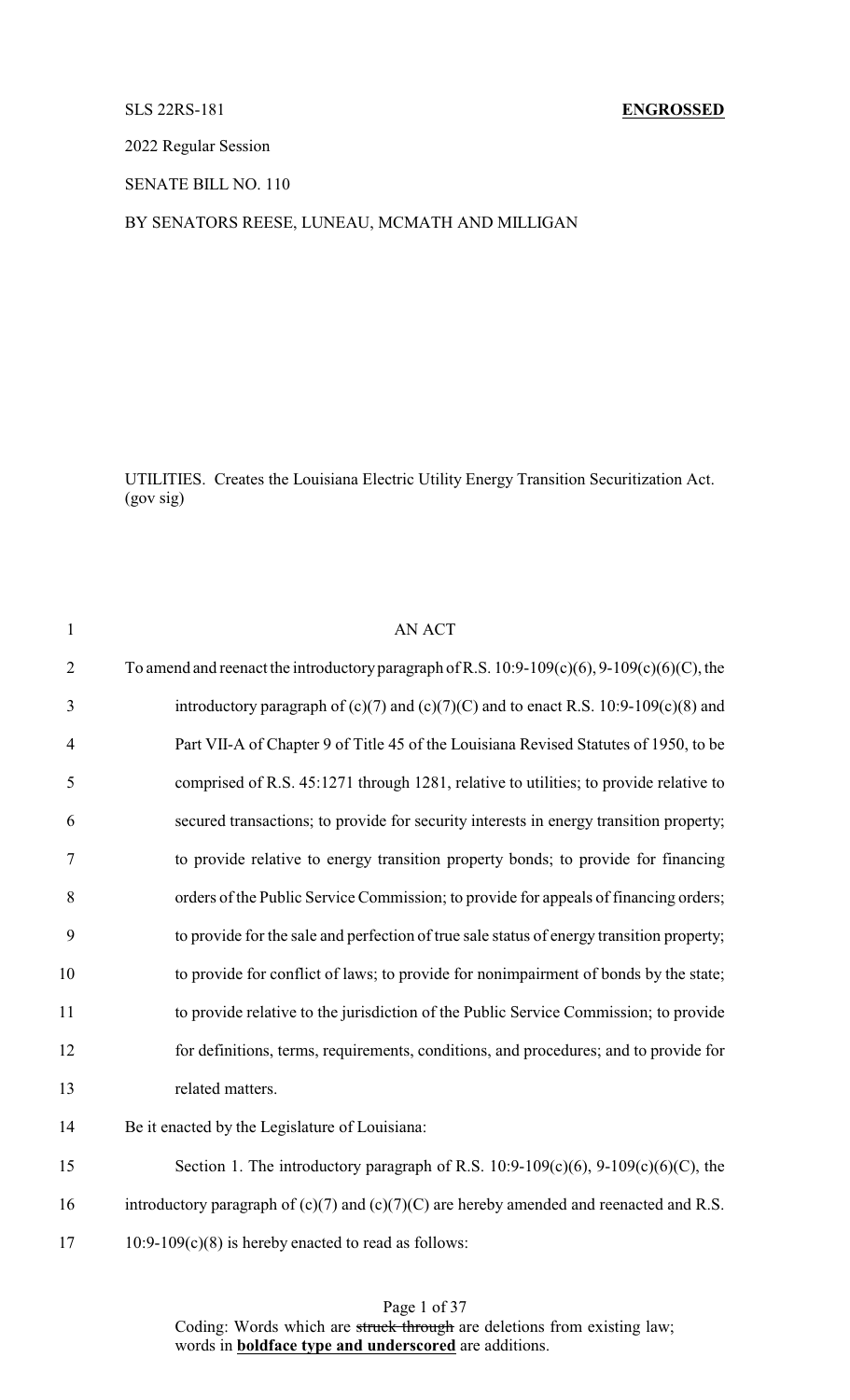| $\mathbf{1}$   | §9-109. Scope                                                                           |
|----------------|-----------------------------------------------------------------------------------------|
| $\overline{2}$ | $*$<br>$*$ and $*$<br>∗                                                                 |
| 3              | (c) Extent to which Chapter does not apply. This Chapter does not apply to              |
| 4              | the extent that:                                                                        |
| 5              | $*$<br>$*$ $*$<br>$\ast$                                                                |
| 6              | (6) R.S. 45:1226 through 1240, the Louisiana Electric Utility Storm Recovery            |
| 7              | Securitization Act, expressly governs the creation, perfection, priority, or            |
| 8              | enforcement of a security interest in storm recovery property as defined therein or     |
| 9              | any interest or right in any storm recovery property, but except to the extent contrary |
| 10             | to express provisions in the Act, the following provisions of this Chapter              |
| 11             | nonetheless do apply:                                                                   |
| 12             | $*$ $*$<br>$*$ and $*$<br>$\ast$                                                        |
| 13             | (C) This Chapter applies to the enforcement of security interests in storm              |
| 14             | recovery property; or                                                                   |
| 15             | (7) R.S. 45:1251 through 1261, the Louisiana Electric Utility Investment                |
| 16             | Recovery Securitization Act, expressly governs the creation, perfection, priority, or   |
| 17             | enforcement of a security interest in investment recovery property as defined therein   |
| 18             | or any interest or right in any investment recovery property, but, except to the extent |
| 19             | contrary to express provisions in said the Act, the following provisions of this        |
| 20             | Chapter nonetheless do apply:                                                           |
| 21             | $*$<br>$*$ and $*$<br>$\ast$                                                            |
| 22             | (C) This Chapter applies to the enforcement of security interests in                    |
| 23             | investment recovery property:; or                                                       |
| 24             | (8) R.S. 45:1271 through 1281, the Louisiana Electric Utility Energy                    |
| 25             | Transition Securitization Act, expressly governs the creation, perfection,              |
| 26             | priority, or enforcement of a security interest in energy transition property as        |
| 27             | defined therein or any interest or right in any energy transition property, but,        |
| 28             | except to the extent contrary to express provisions in the Act, the following           |
| 29             | provisions of this Chapter nonetheless do apply:                                        |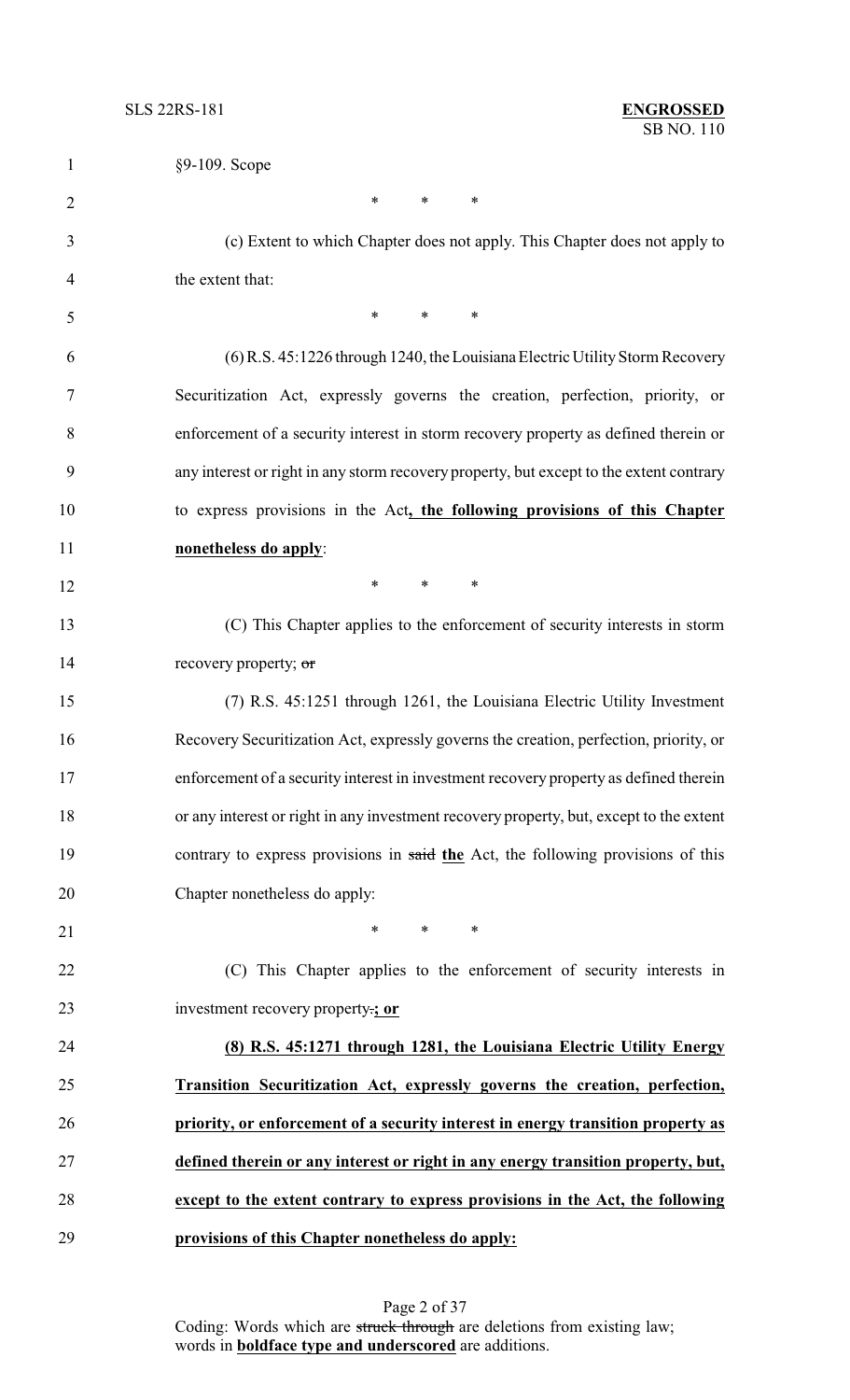| $\mathbf{1}$   | (A) Part 5 of this Chapter applies with respect to financing statements             |
|----------------|-------------------------------------------------------------------------------------|
| $\overline{2}$ | pertaining to energy transition property.                                           |
| 3              | (B) This Chapter applies to perfection, the effect of perfection or                 |
| $\overline{4}$ | nonperfection, and the priority of a security interest held by a secured party      |
| 5              | having control of a deposit account or securities account as original collateral.   |
| 6              | (C) This Chapter applies to the enforcement of security interests in                |
| 7              | energy transition property.                                                         |
| 8              | $\ast$<br>*<br>∗                                                                    |
| 9              | Section 2. Part VII-A of Chapter 9 of Title 45 of the Louisiana Revised Statutes of |
| 10             | 1950, comprised of R.S. 45:1271 through 1281, is hereby enacted to read as follows: |
| 11             | PART VII-A. LOUISIANA ELECTRIC UTILITY ENERGY                                       |
| 12             | <b>TRANSITION SECURITIZATION ACT</b>                                                |
| 13             | §1271. Short title; purpose                                                         |
| 14             | A. This Part shall be known and may be cited as the "Louisiana Electric             |
| 15             | <b>Utility Energy Transition Securitization Act".</b>                               |
| 16             | B. The purpose of this Part is to enable Louisiana electric utilities, if           |
| 17             | authorized by a financing order issued by the commission, to use securitization     |
| 18             | financing for certain energy transition costs, because this type of debt may        |
| 19             | lower the total amount of costs being included in customers' rates in comparison    |
| 20             | with conventional utility financing methods or alternative methods of recovery,     |
| 21             | thereby benefiting ratepayers. The energy transition bonds will not be public       |
| 22             | debt or a pledge of the full faith and credit of the state or any political or      |
| 23             | governmental unit thereof. Energy transition bonds will be solely the obligation    |
| 24             | of the issuer, an affiliate of an electric utility. The proceeds of the energy      |
| 25             | transition bonds shall be used for the purpose of recovering certain energy         |
| 26             | transition costs, solely as allowed by the commission. Securitization financing     |
| 27             | for energy transition costs is hereby recognized to be a valid public purpose.      |
| 28             | Federal tax laws and revenue procedures expressly require that special state        |
| 29             | legislation be enacted in order for such transactions to receive certain tax        |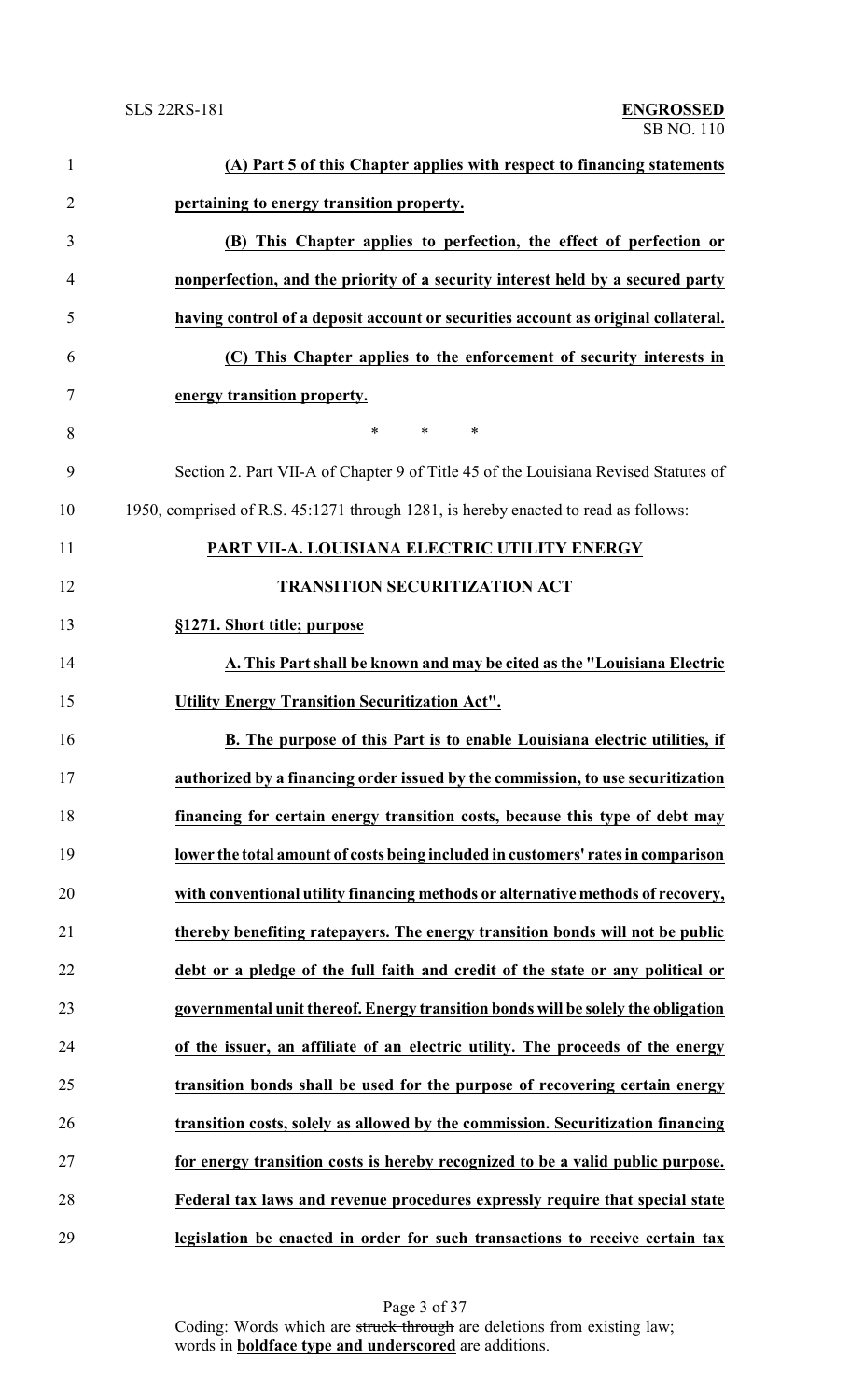| $\mathbf{1}$   | benefits. The legislature finds a need to promote securitization financing, if     |
|----------------|------------------------------------------------------------------------------------|
| $\overline{2}$ | authorized by the commission, by providing clear and exclusive methods to          |
| 3              | create, transfer, and encumber interests in energy transition property as          |
| $\overline{4}$ | defined in this Part. This need is met by providing in this Part for such methods  |
| 5              | and by establishing that any conflict between the rules governing sales,           |
| 6              | assignments, or transfers of, or security interests, privileges, or other          |
| $\tau$         | encumbrances of any nature upon incorporeal movable property pursuant to           |
| 8              | other laws of this state and the methods provided in this Part, including without  |
| 9              | limitation with regard to creation, perfection, priority, or enforcement, shall be |
| 10             | resolved in favor of the rules and methods established in this Part with regard    |
| 11             | to energy transition property.                                                     |
| 12             | C. The intent of this Part is to provide benefits to Louisiana ratepayers          |
| 13             | by allowing a Louisiana electric utility, if authorized by a financing order, to   |
| 14             | achieve certain tax and credit benefits of financing energy transition costs. This |
| 15             | Part does not in any way limit, impair, or impact the commission's plenary         |
| 16             | jurisdiction over the rates charged and services rendered by public utilities in   |
| 17             | this state. Instead, this Part addresses certain property, security interest, and  |
| 18             | other matters to ensure that the financial and federal income tax benefits of      |
| 19             | financing energy transition costs through securitization are available in this     |
| 20             | state. The beneficial income tax and credit characteristics that may be achieved   |
| 21             | include the following:                                                             |
| 22             | (1) Treating the energy transition bonds as debt of the electric utility for       |
| 23             | income tax purposes.                                                               |
| 24             | (2) Treating the energy transition charges as gross income to the electric         |
| 25             | utility recognized under the utility's usual method of accounting for federal and  |
| 26             | state income tax purposes, rather than recognizing gross income upon the           |
| 27             | receipt of the financing order or of cash in exchange for the sale of the energy   |
| 28             | transition property or the issuance of the energy transition bonds.                |
| 29             | (3) Avoiding the recognition of debt on the electric utility's balance sheet       |

Page 4 of 37 Coding: Words which are struck through are deletions from existing law; words in **boldface type and underscored** are additions.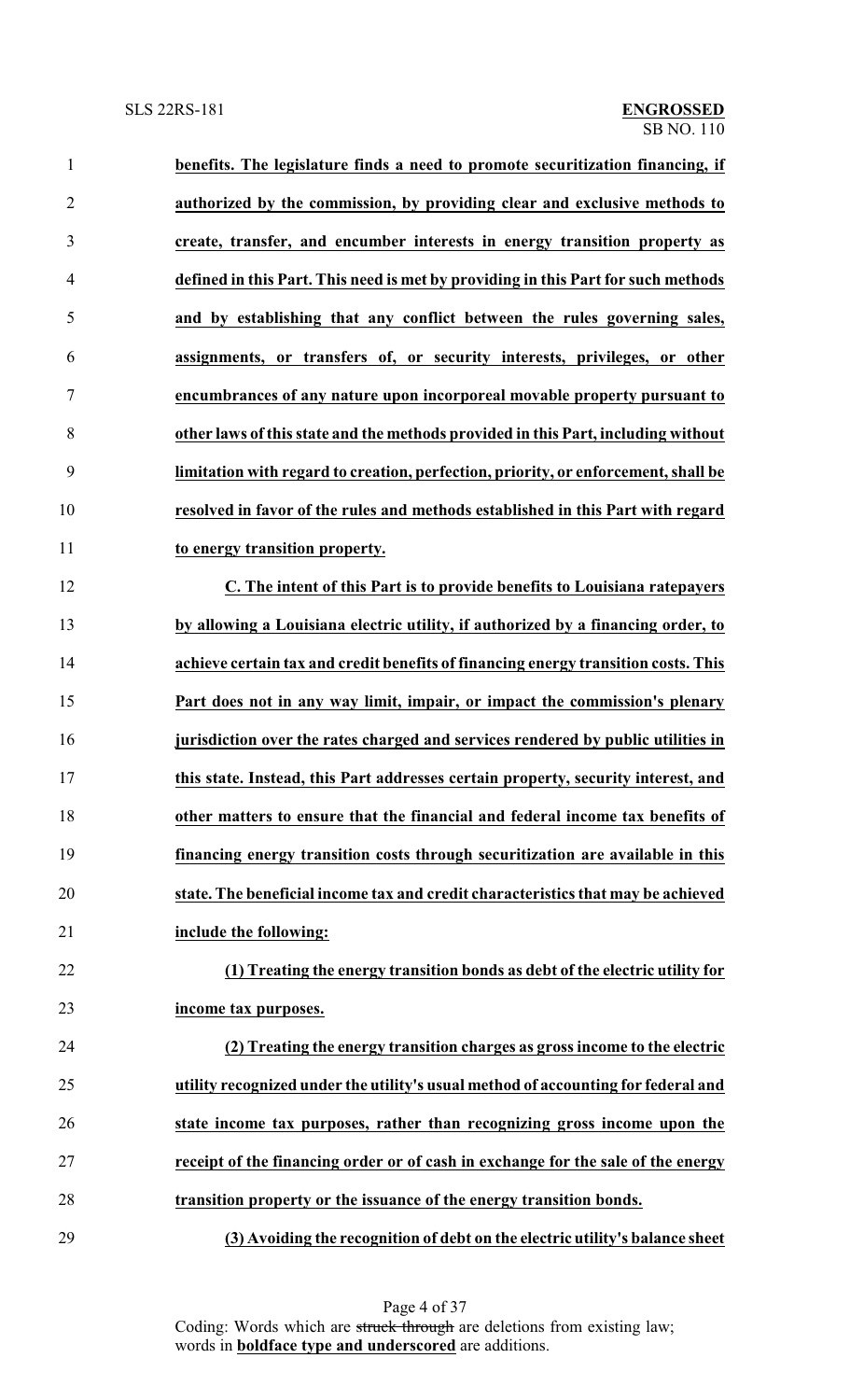| $\mathbf{1}$   | for certain credit and regulatory purposes by reason of the energy transition         |
|----------------|---------------------------------------------------------------------------------------|
| $\overline{2}$ | bonds.                                                                                |
| 3              | (4) Treating the sale, assignment, or transfer of the energy transition               |
| 4              | property by the electric utility as a true sale for state law and bankruptcy          |
| 5              | purposes.                                                                             |
| 6              | (5) Mitigating any adverse impact of the financing on the electric utility's          |
| 7              | credit rating.                                                                        |
| 8              | D. This Part does not impose fees or energy transition charges, but                   |
| 9              | instead only authorizes the commission to approve energy transition charges in        |
| 10             | its discretion.                                                                       |
| 11             | §1272. Definitions                                                                    |
| 12             | As used in this Part:                                                                 |
| 13             | (1) "Ancillary agreement" means any bond, insurance policy, letter of                 |
| 14             | credit, reserve account, surety bond, swap arrangement, hedging arrangement,          |
| 15             | liquidity or credit support arrangement, or other financial arrangement entered       |
| 16             | into in connection with the issuance or payment of energy transition bonds.           |
| 17             | (2) "Assignee" means any legal or commercial entity, including but not                |
| 18             | limited to a corporation, limited liability company, partnership, limited             |
| 19             | partnership, or other legally recognized entity to which an electric utility sells,   |
| 20             | assigns, or transfers, other than as security, all or a portion of its interest in or |
| 21             | right to energy transition property. The assignee may be a new subsidiary             |
| 22             | created by the electric utility for this purpose. The term also includes any legal    |
| 23             | or commercial entity to which an assignee sells, assigns, or transfers, other than    |
| 24             | as security, all or a portion of its interest in or right to energy transition        |
| 25             | property.                                                                             |
| 26             | (3) "Commission" means the Louisiana Public Service Commission.                       |
| 27             | (4) "Electric utility" or "utility" means an "electric public utility" as             |
| 28             | defined in R.S. 45:121.                                                               |
| 29             | (5) "Eligible electric generating facility" means a coal-fired or                     |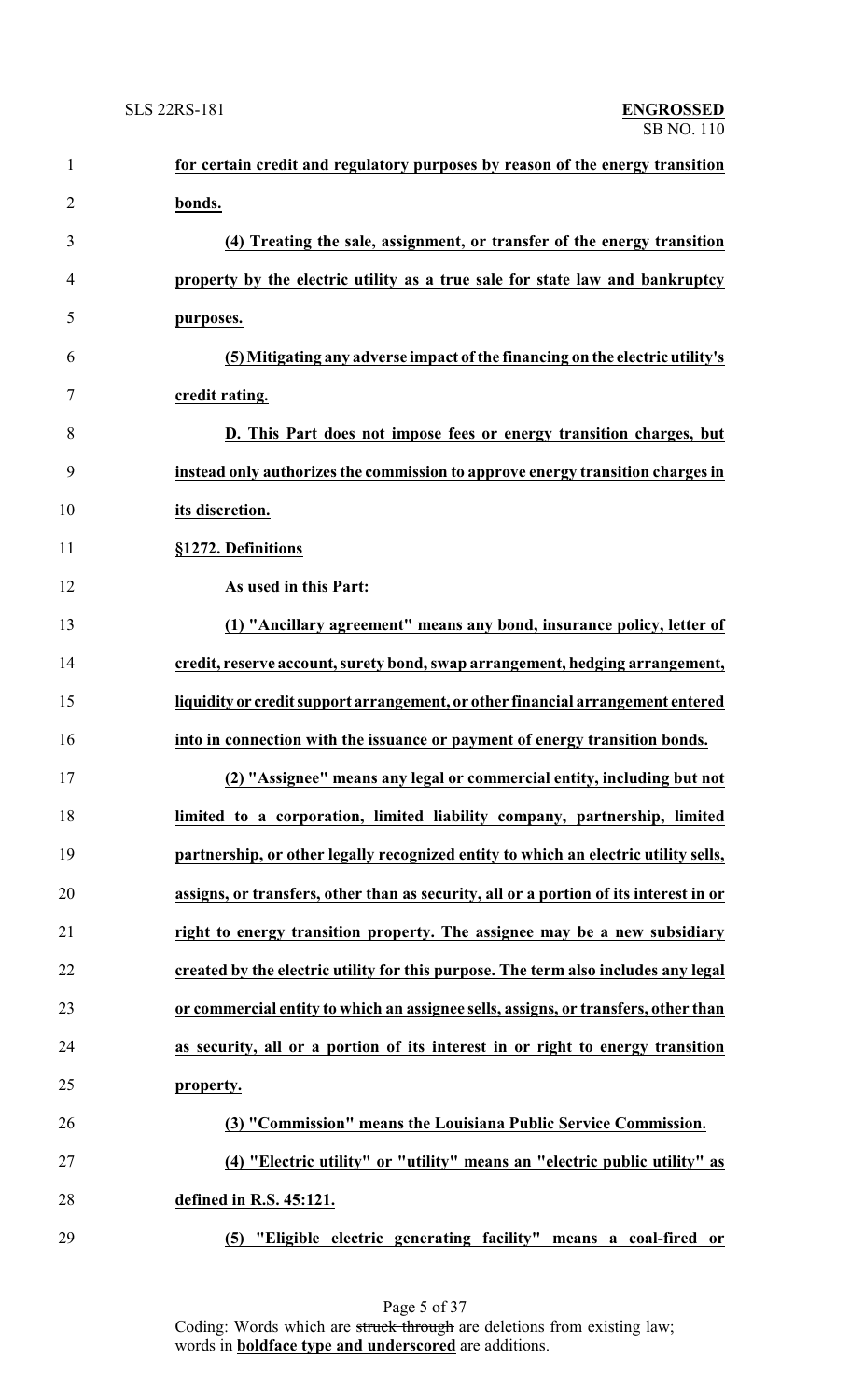| $\mathbf{1}$   | lignite-fired electric generating facility owned entirely or in indivision by an    |
|----------------|-------------------------------------------------------------------------------------|
| $\overline{2}$ | electric utility furnishing electric service to customers within the state.         |
| 3              | (6) "Eligible mine" means a coal or lignite mine located in this state that         |
| $\overline{4}$ | services a mine-mouth eligible electric generating facility.                        |
| 5              | "Energy transition bonds" means bonds, notes, certificates of<br>(7)                |
| 6              | participation, or other evidences of indebtedness that are issued pursuant to an    |
| 7              | indenture or other contract of an electric utility or an issuer pursuant to a       |
| 8              | financing order, the proceeds of which are used directly or indirectly to provide,  |
| 9              | recover, finance, or refinance commission-approved energy transition costs and      |
| 10             | financing costs, and costs to fund energy transition reserves to such levels as the |
| 11             | commission may authorize in a financing order, and that are secured by or           |
| 12             | payable from energy transition property. If certificates of participation are       |
| 13             | issued, references in this Part to principal, interest, or premium shall refer to   |
| 14             | comparable amounts under those certificates. Energy transition bonds shall be       |
| 15             | nonrecourse to the credit or any assets of the electric utility other than the      |
| 16             | energy transition property as specified in the financing order and any rights       |
| 17             | under any ancillary agreement. Energy transition bonds shall be legal               |
| 18             | investments for all governmental units, financial institutions, insurance           |
| 19             | companies, fiduciaries, and other persons that require statutory authority          |
| 20             | regarding legal investment.                                                         |
| 21             | (8) "Energy transition charge" means the amounts authorized by the                  |
| 22             | commission to recover, finance, or refinance energy transition costs and            |
| 23             | financing costs, and to fund any energy transition reserves to such levels as the   |
| 24             | commission may authorize in a financing order. To the extent determined             |
| 25             | appropriate by the commission and provided for in a financing order, such           |
| 26             | amounts are to be imposed on, and be a part of, all customer bills, be              |

 **periodically adjusted, and be collected by an electric utility or its successors or assignees, or a collection agent, through a nonbypassable charge collected as part of the electric utility's retail rates, whether in base rates, fuel adjustment**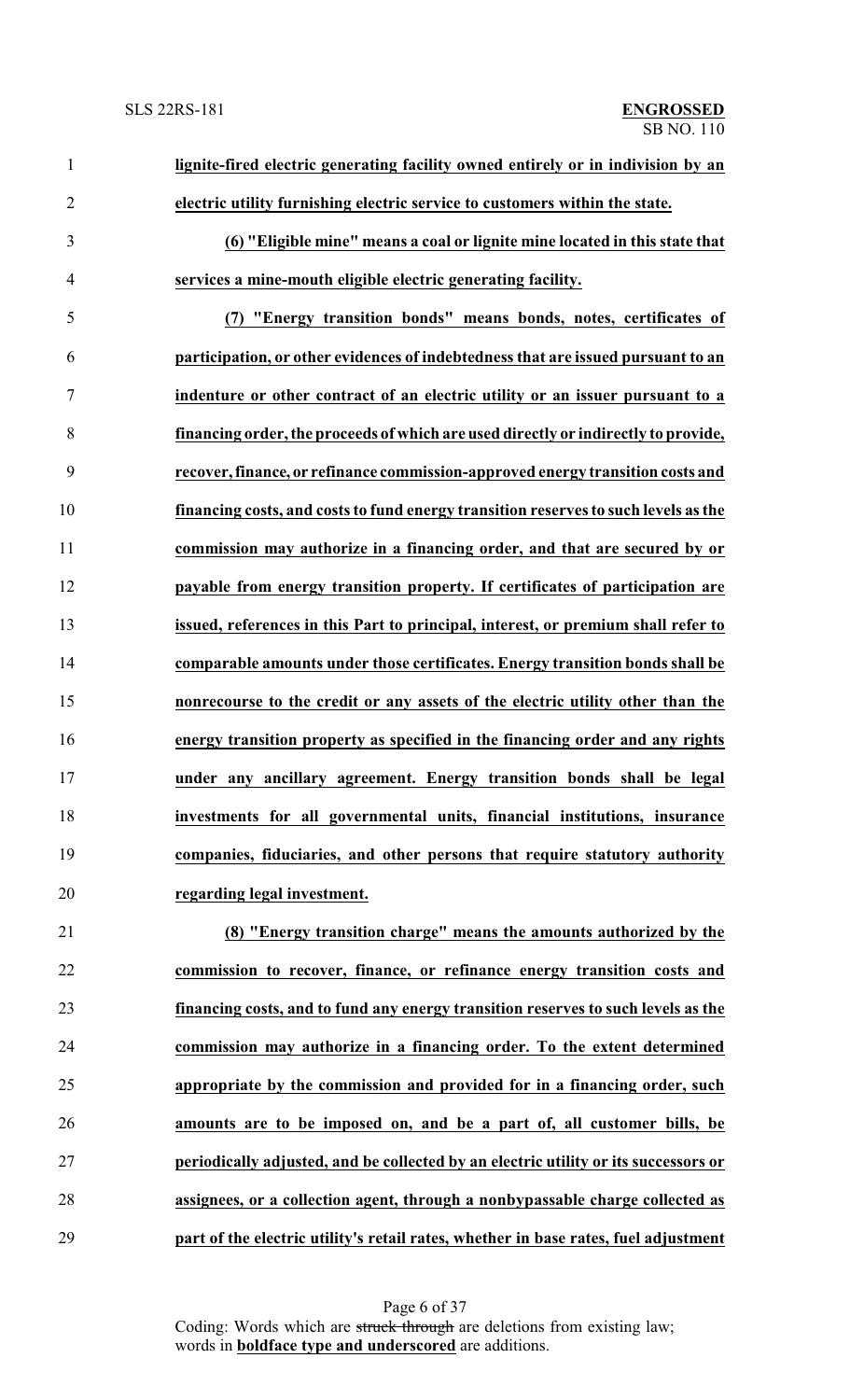| $\mathbf{1}$   | clauses, or in any other manner considered appropriate by the commission, for         |
|----------------|---------------------------------------------------------------------------------------|
| $\overline{2}$ | the time period specified in the financing order, paid by all existing and future     |
| 3              | customers receiving retail electric service from the electric utility or its          |
| $\overline{4}$ | successors under rate schedules or special contracts authorized or approved by        |
| 5              | the commission.                                                                       |
| 6              | (9) "Energy transition costs" means, if requested by the electric utility,            |
| 7              | and as may be approved by the commission, costs incurred or to be incurred by         |
| 8              | an electric utility consisting of any of the following:                               |
| 9              | (a) Costs caused by or associated with the following:                                 |
| 10             | (i) The retirement of an eligible electric generating facility.                       |
| 11             | (ii) The decommissioning, demolition, remediation, and cleanup of a                   |
| 12             | retired eligible electric generating facility and related improvements and            |
| 13             | waterworks and restoring its site.                                                    |
| 14             | (iii) The unrecovered capitalized costs of or undepreciated investments               |
| 15             | in a retired eligible electric generating facility that were being recovered in rates |
| 16             | as of the date of retirement.                                                         |
| 17             | (iv) Obsolete or unnecessary stores inventory previously serving the                  |
| 18             | eligible electric generating facility.                                                |
| 19             | (b) Costs not previously collected from the electric utility's customers for          |
| 20             | previously mined coal or lignite or for the closure and reclamation of an eligible    |
| 21             | mine, including land remediation and liabilities. Energy transition costs shall       |
| 22             | not include any monetary penalty, fine, or forfeiture assessed against an electric    |
| 23             | utility or its affiliate by a government agency or a court under a federal or state   |
| 24             | environmental statute, rule, or regulation.                                           |
| 25             | (c) Costs of repurchasing equity or retiring any existing indebtedness                |
| 26             | relating to any costs as provided in Subparagraphs (a) and (b) of this                |
| 27             | Paragraph.                                                                            |
| 28             | (d) Costs to fund and finance one or more energy transition reserves if               |
| 29             | the commission determines appropriate.                                                |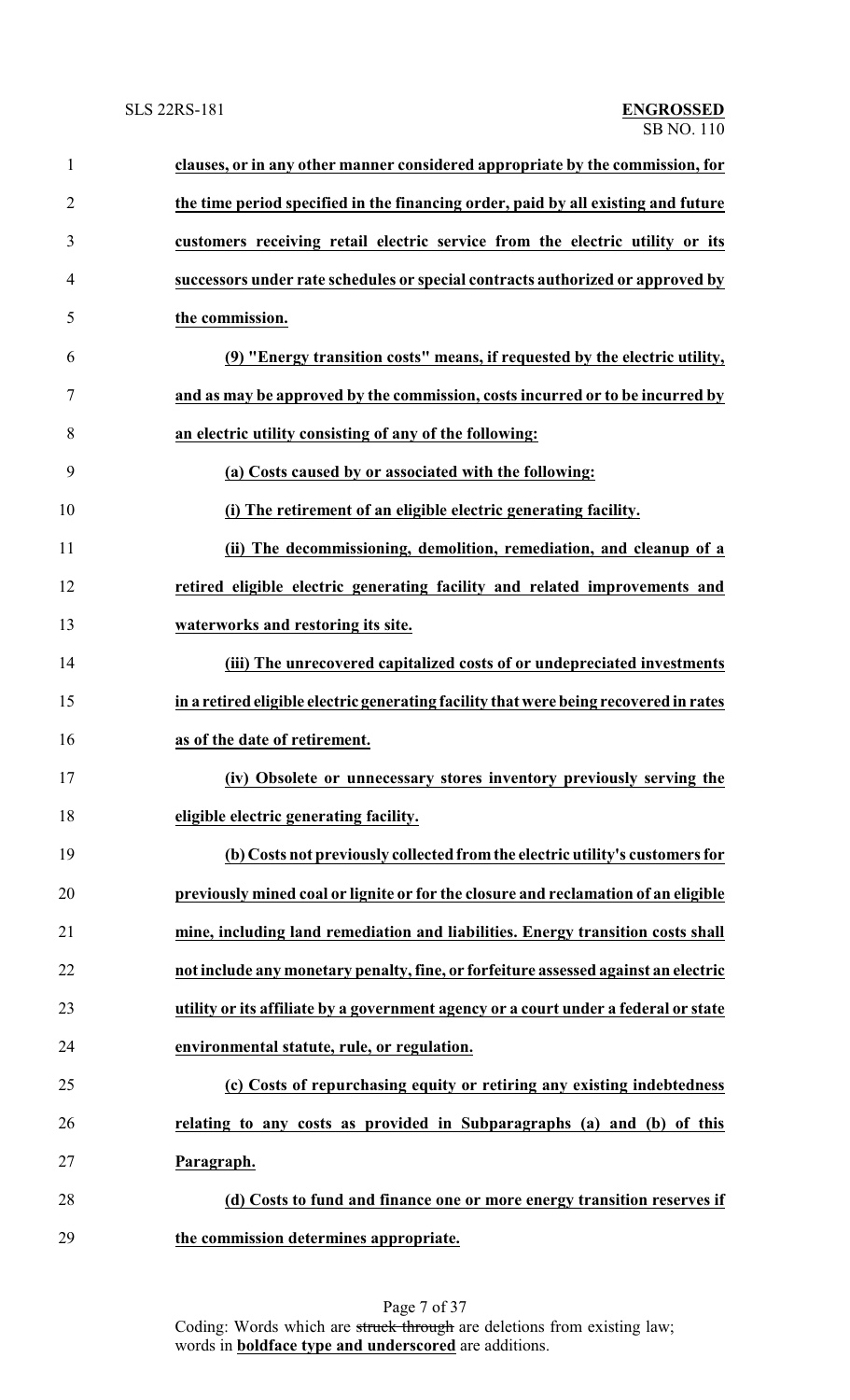| $\mathbf{1}$     | (e) Carrying costs pertaining to any costs included in this Paragraph not            |
|------------------|--------------------------------------------------------------------------------------|
| $\overline{2}$   | otherwise being recovered in rates, from the respective dates on which such          |
| 3                | costs were incurred until the date that energy transition bonds are issued.          |
| $\overline{4}$   | (f) Costs for severance, retention payments, or early retirement                     |
| 5                | payments and job retraining and education for employees whose existing jobs          |
| 6                | are eliminated due to the retirement of the eligible electric generating facility    |
| $\boldsymbol{7}$ | or the eligible mine, or to fund and finance a reserve therefor.                     |
| 8                | (g) Any other costs determined by the commission to be reasonably                    |
| 9                | associated with the retirement of an eligible mine or an eligible energy electric    |
| 10               | generating facility.                                                                 |
| 11               | (10) "Energy transition property" means the contract right constituting              |
| 12               | incorporeal movable property newly created pursuant to this Part which               |
| 13               | consists of all of the following:                                                    |
| 14               | (a) The rights and interests of an electric utility or successors or                 |
| 15               | assignees of the electric utility specified as being energy transition property in   |
| 16               | a financing order, including the right to impose, bill, charge, collect, and receive |
| 17               | energy transition charges authorized in the financing order, the right to enforce    |
| 18               | the obligations of the utility to collect and service the energy transition charges, |
| 19               | and the right to obtain periodic adjustments to such charges as may be provided      |
| 20               | in the financing order and this Part.                                                |
| 21               | (b) All revenues, collections, claims, rights to payment, payments, money,           |
| 22               | or proceeds arising from the rights and interests specified in Subparagraph (a)      |
| 23               | of this Paragraph, regardless of whether such revenues, collections, claims,         |
| 24               | rights to payment, payments, money, or proceeds are imposed, billed, received,       |
| 25               | collected, or maintained together with or commingled with other revenues,            |
| 26               | collections, rights to payment, payments, money, or proceeds.                        |
| 27               | (11) "Energy transition reserve" means a reserve established pursuant                |
| 28               | to an order of the commission for energy transition costs. An energy transition      |
| 29               | reserve shall be a restricted segregated fund, the use of which may be limited       |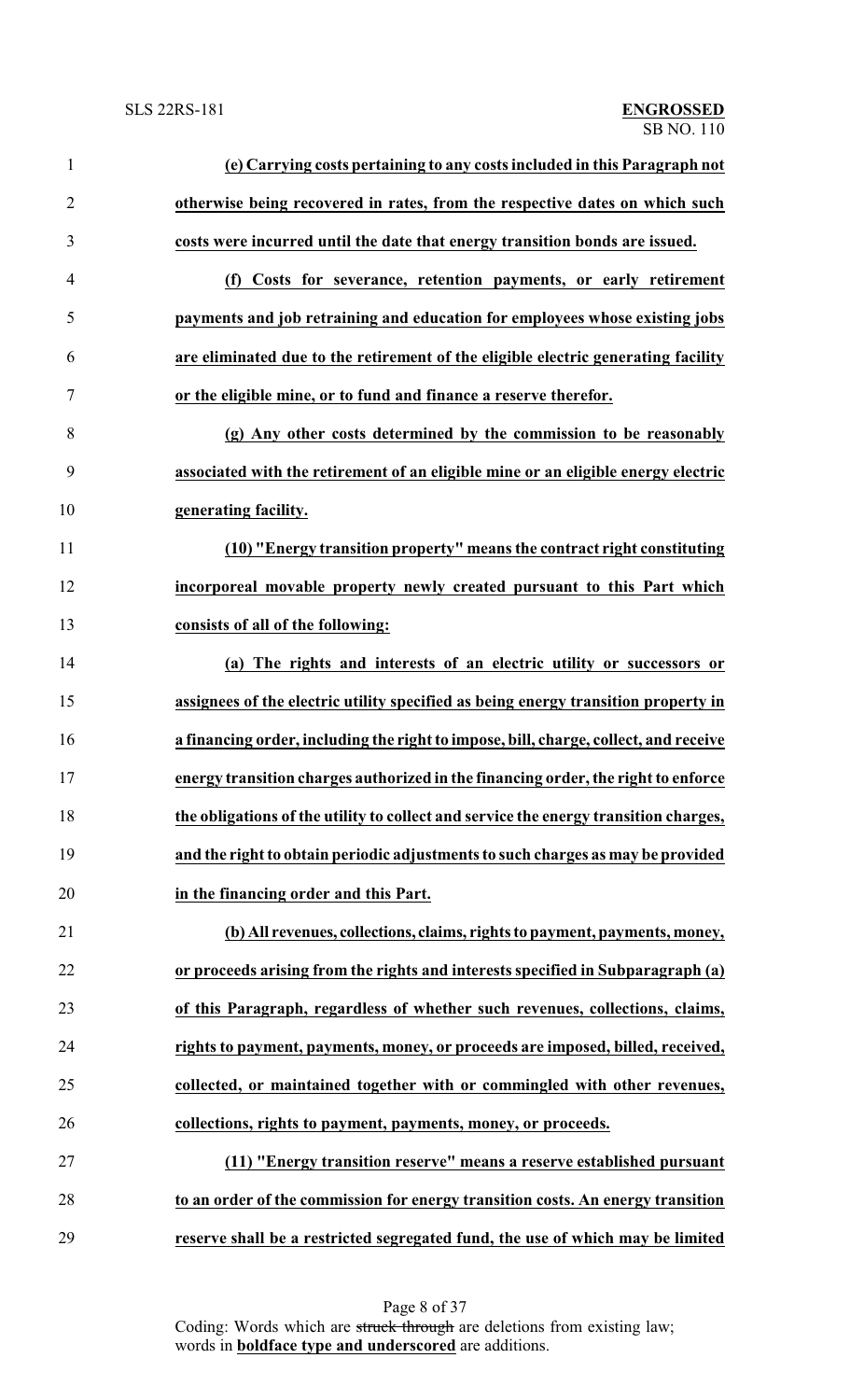| $\mathbf{1}$   | by the commission to specific types of incurred or future energy transition costs,  |
|----------------|-------------------------------------------------------------------------------------|
| $\overline{2}$ | such as future employee payments or future closure or remediation costs for an      |
| 3              | eligible mine or an eligible electric generating facility.                          |
| $\overline{4}$ | (12) "Financing costs" means, if approved by the commission, whether                |
| 5              | incurred or paid on issuance of the energy transition bonds or ongoing over the     |
| 6              | life of the energy transition bonds, any of the following:                          |
| $\overline{7}$ | (a) Interest and acquisition, defeasance, or redemption premiums that               |
| 8              | are payable on energy transition bonds and any other amounts owing in respect       |
| 9              | of energy transition bonds.                                                         |
| 10             | (b) Any payment required under an ancillary agreement and any                       |
| 11             | amount required to fund initially or replenish from time to time any sinking        |
| 12             | fund, overcollateralization fund, reserve, or other accounts established under      |
| 13             | the terms of any indenture, ancillary agreement, or other financing documents       |
| 14             | pertaining to energy transition bonds.                                              |
| 15             | (c) Any other cost related to issuing, supporting, repaying, servicing, and         |
| 16             | refunding energy transition bonds, including but not limited to servicing fees,     |
| 17             | accounting and auditing fees, fees and other amounts payable to a trustee, legal    |
| 18             | fees, consulting fees, administrative fees, printing and edgarizing fees, financial |
| 19             | advisor fees, placement and underwriting fees, capitalized interest, rating         |
| 20             | agency fees, government registration fees, stock exchange listing and               |
| 21             | compliance fees, and filing fees, including costs related to obtaining the          |
| 22             | financing order. Financing costs may be, without limitation, costs of the issuer,   |
| 23             | the electric utility, or the commission.                                            |
| 24             | (d) Any income taxes and license fees imposed on the revenues generated             |
| 25             | from the collection of energy transition charges or otherwise resulting from the    |
| 26             | collection of energy transition charges, in any such case whether paid, payable,    |
| 27             | or accrued.                                                                         |
| 28             | (e) Any state and local taxes, franchise, gross receipts, and other taxes           |
| 29             | or similar charges, including but not limited to regulatory assessment fees, in     |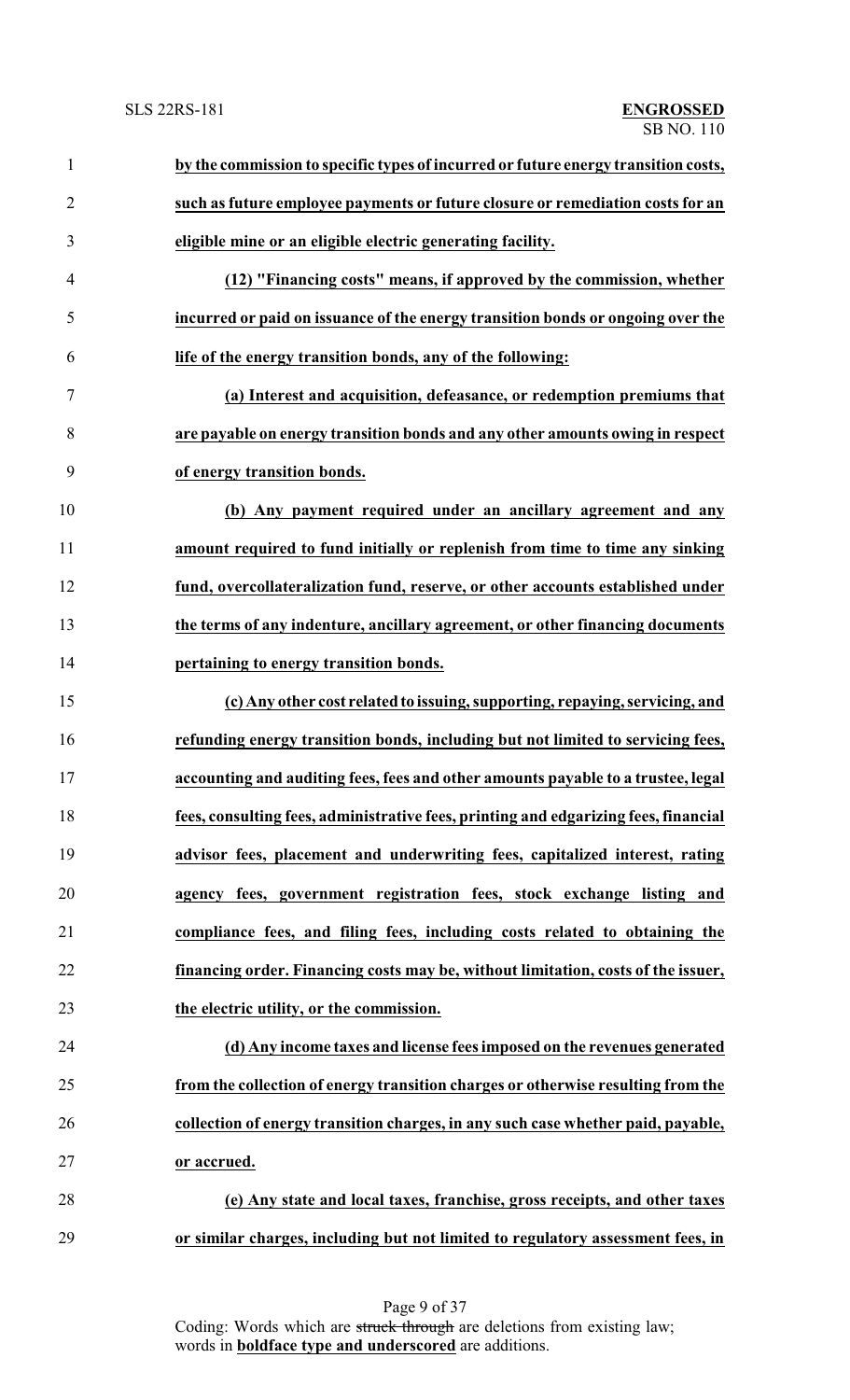| $\mathbf{1}$   | any such case whether paid, payable, or accrued.                                     |
|----------------|--------------------------------------------------------------------------------------|
| $\overline{2}$ | (f) The fees, costs, and related expenses to obtain any waiver, consent,             |
| 3              | release, or approval from any lender related to any existing debt agreement          |
| 4              | pertaining to an eligible mine or its operation.                                     |
| 5              | (13) "Financing order" means an order of the commission, if granted by               |
| 6              | the commission in its sole discretion, which allows for all of the following:        |
| 7              | (a) The issuance of energy transition bonds.                                         |
| 8              | (b) The imposition, collection, and periodic adjustments of energy                   |
| 9              | transition charges.                                                                  |
| 10             | (c) The creation of energy transition property.                                      |
| 11             | (d) The sale, assignment, or transfer of energy transition property to an            |
| 12             | assignee.                                                                            |
| 13             | (e) The disposition of the proceeds of the energy transition bonds.                  |
| 14             | (14) "Financing party" means any holder of energy transition bonds, any              |
| 15             | party to or beneficiary of an ancillary agreement, and any trustee, collateral       |
| 16             | agent, or other person acting for the benefit of any of the foregoing.               |
| 17             | (15) "Financing statement" has the same meaning as that provided in the              |
| 18             | <b>Uniform Commercial Code-Secured Transactions. All financing statements</b>        |
| 19             | referenced in this Part shall be filed in accordance with Part 5 of Chapter 9 of     |
| 20             | Title 10 of the Louisiana Revised Statutes of 1950 and shall be filed in this state. |
| 21             | (16) "Issuer" means any assignee that is a wholly owned subsidiary of an             |
| 22             | electric utility and that issues energy transition bonds approved by a financing     |
| 23             | order.                                                                               |
| 24             | (17) "Lien creditor" means any of the following:                                     |
| 25             | (a) A creditor that has acquired a lien on the property involved by                  |
| 26             | attachment, sequestration, seizure, levy, or by similar means.                       |
| 27             | (b) A person receiving an assignment for benefit of creditors from the               |
| 28             | time of assignment.                                                                  |
| 29             | (c) A trustee in bankruptcy from the date of the filing of the petition.             |

Page 10 of 37 Coding: Words which are struck through are deletions from existing law; words in **boldface type and underscored** are additions.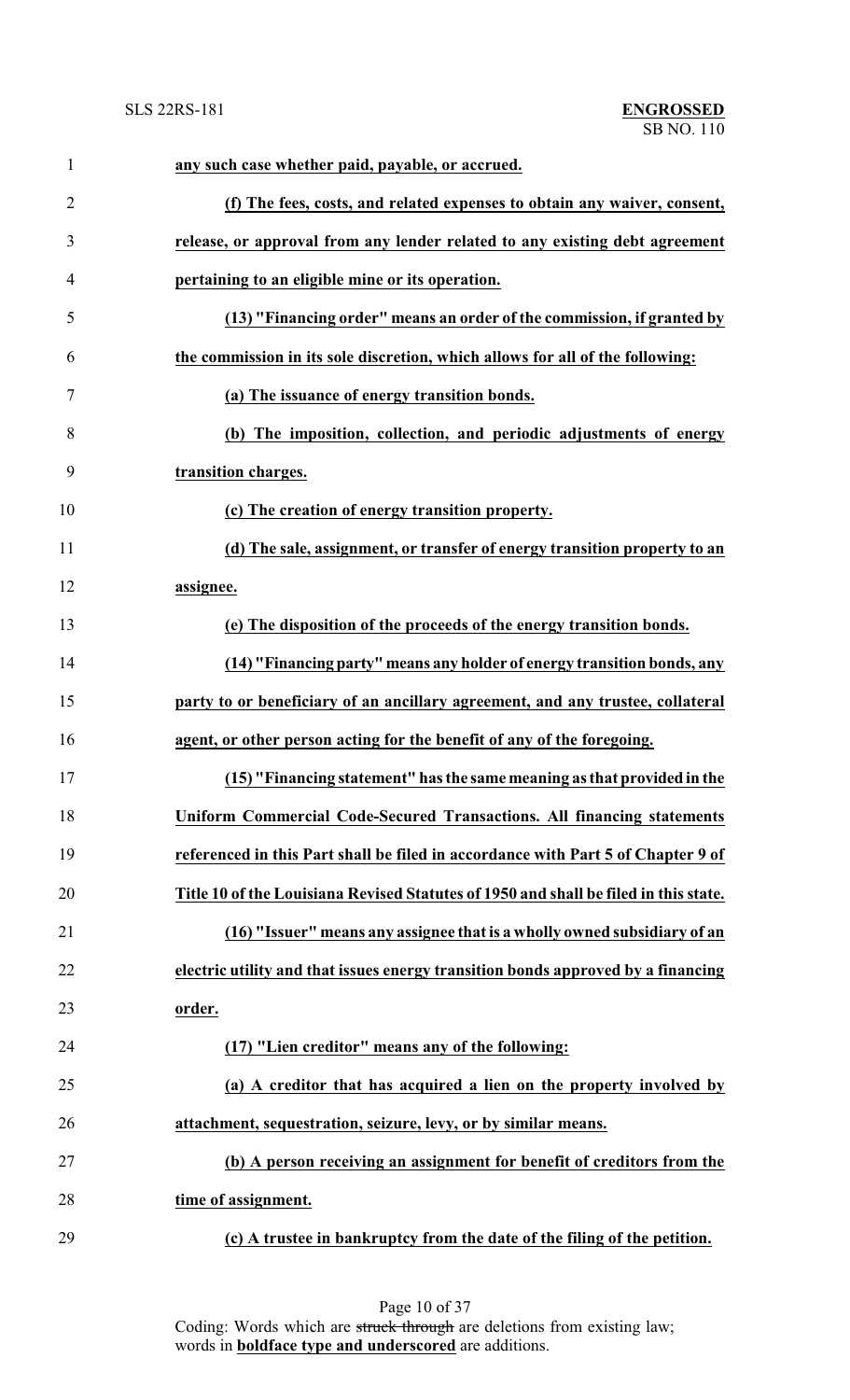| $\mathbf{1}$   | (d) A receiver in equity from the time of appointment.                                  |
|----------------|-----------------------------------------------------------------------------------------|
| $\overline{2}$ | (18) "Secured party" means a financing party in favor of which an                       |
| 3              | electric utility or an issuer creates a security interest in any or all portions of its |
| $\overline{4}$ | interest in or right to energy transition property. A secured party may be              |
| 5              | granted a security interest in energy transition property under this Part and a         |
| 6              | security interest in other collateral subject to the Uniform Commercial                 |
| 7              | Code-Secured Transactions in one security agreement.                                    |
| 8              | (19) "Security interest" means an encumbrance of and a right of                         |
| 9              | preference over any portion of energy transition property created by contract           |
| 10             | to secure the payment or performance of an obligation.                                  |
| 11             | (20) "Uniform Commercial Code-Secured Transactions" means Chapter                       |
| 12             | 9 of Title 10 of the Louisiana Revised Statutes of 1950.                                |
| 13             | §1273. Financing orders                                                                 |
| 14             | A. An electric utility may petition the commission for a financing order.               |
| 15             | Application by an electric utility for authority for the electric utility or its issuer |
| 16             | to issue energy transition bonds shall be made in such form as the commission           |
| 17             | prescribes. Every application shall be made under oath and shall be signed and          |
| 18             | filed on behalf of the electric utility by its president or by a vice president,        |
| 19             | treasurer, or other executive officer having knowledge of the matters set forth.        |
| 20             | No electric utility or issuer shall issue any energy transition bonds until it has      |
| 21             | been specifically authorized to do so by order of the commission. No electric           |
| 22             | utility shall, without the consent of the commission granted in a commission            |
| 23             | order, apply any proceeds of energy transition bonds to any purpose not                 |
| 24             | specified in the commission's order or supplemental order, or to any purpose            |
| 25             | in excess of the amount allowed for such purpose in the order or supplemental           |
| 26             | order, or to any purpose in contravention of the order or supplemental order.           |
| 27             | B. The commission may grant an application under Subsection A of this                   |
| 28             | Section in whole or in part by a financing order, and with such modifications           |
| 29             | thereto and upon such terms and conditions as the commission prescribes, and            |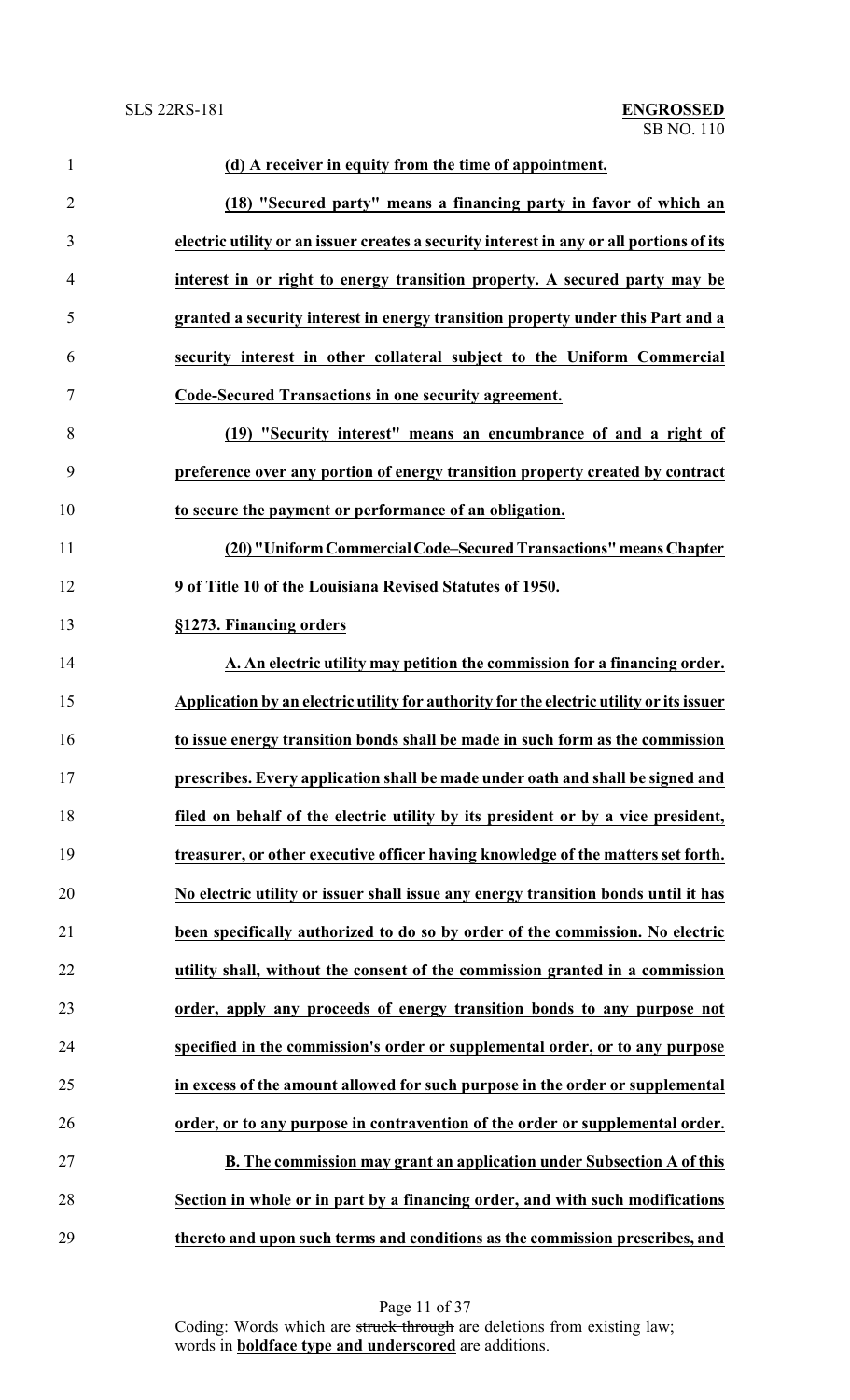| $\mathbf{1}$   | may from time to time, after opportunity for hearing and for good cause shown,         |
|----------------|----------------------------------------------------------------------------------------|
| $\overline{2}$ | make such supplemental orders in the premises as it finds necessary or                 |
| 3              | appropriate, subject, if the commission so provides, to Paragraph $(C)(5)$ of this     |
| $\overline{4}$ | Section. If the commission issues a financing order approving any issuance of          |
| 5              | energy transition bonds under this Part, the commission may consider whether           |
| 6              | the proposed structuring, expected pricing, and financing costs of the energy          |
| 7              | transition bonds are reasonably expected to result in lower overall costs to           |
| 8              | customers as compared with conventional methods of financing or recovering             |
| 9              | energy transition costs. The commission may determine what degree of                   |
| 10             | flexibility to afford to the electric utility in establishing the terms and conditions |
| 11             | of the energy transition bonds, including but not limited to repayment                 |
| 12             | schedules, interest rates, and other financing costs. A copy of any financing          |
| 13             | order made and entered by the commission under this Part duly certified by the         |
| 14             | executive secretary or director of the records division, as applicable, of the         |
| 15             | commission shall be sufficient evidence for all purposes of whole and complete         |
| 16             | compliance by the electric utility with all procedural and other matters required      |
| 17             | precedent to the entry of the order.                                                   |
| 18             | C. For a financing order issued to an electric utility by the commission               |
| 19             | to create energy transition property, the financing order shall:                       |
| 20             | (1) Specify the amount of energy transition costs and any levels of energy             |
| 21             | transition reserves determined appropriate by the commission, and provide              |
| 22             | with respect to the amount of principal of the energy transition bonds and of          |
| 23             | financing costs that may be recovered through energy transition charges, and           |
| 24             | specify the time period over which all such amounts may be recovered. This             |
| 25             | time period may be until the energy transition bonds and financing costs are           |
| 26             | paid in full. To the extent the commission considers appropriate, the                  |
| 27             | commission may take into consideration any other methods used to recover               |
| 28             | these amounts and any offsets or credits to those amounts including salvage            |
| 29             | proceeds and tax benefits.                                                             |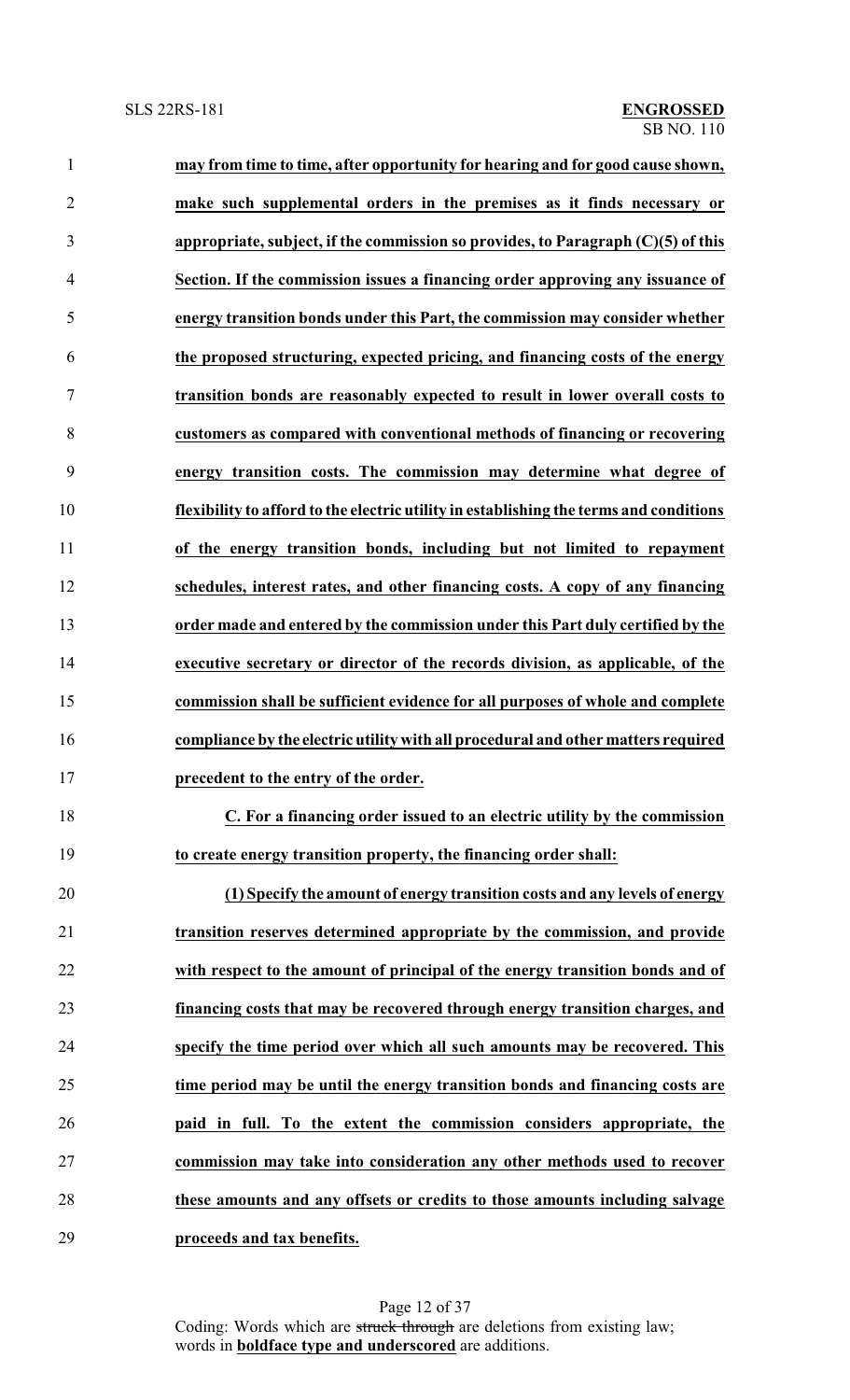| $\mathbf{1}$   | (2) Specify and create the energy transition property of an electric utility          |
|----------------|---------------------------------------------------------------------------------------|
| $\overline{2}$ | and its assignees that shall be used to pay or secure energy transition bonds and     |
| $\mathfrak{Z}$ | financing costs as they become due, and authorize the electric utility to impose      |
| $\overline{4}$ | the energy transition charges on its customers.                                       |
| 5              | (3) Provide that such energy transition property shall be sold, assigned,             |
| 6              | or transferred by the electric utility to a subsidiary assignee that is wholly        |
| $\tau$         | owned, directly or indirectly, by the electric utility and that will be the issuer of |
| 8              | the energy transition bonds.                                                          |
| 9              | (4) Provide that the energy transition charges shall be sufficient at all             |
| 10             | times to pay the scheduled principal of and interest on the energy transition         |
| 11             | bonds as the same become due and payable and all other financing costs, and,          |
| 12             | if determined appropriate by the commission, establish a formulaic true-up            |
| 13             | mechanism requiring that the energy transition charges be reviewed and                |
| 14             | adjusted at least annually, in order to correct any over-collection or                |
| 15             | under-collection during the period after the bonds' issuance or preceding             |
| 16             | true-up adjustment and to ensure the projected recovery of amounts sufficient         |
| 17             | to provide timely payment of the scheduled principal of and interest on the           |
| 18             | pertinent energy transition bonds and all other financing costs.                      |
| 19             | (5) Provide and pledge that after the earlier of the transfer of energy               |
| 20             | transition property to an assignee or the issuance of authorized energy               |
| 21             | transition bonds, a financing order shall be irrevocable until the indefeasible       |
| 22             | payment in full of the energy transition bonds, any ancillary agreements, and         |
| 23             | the financing costs. The financing order shall provide that, except as provided       |
| 24             | in Subsection F of this Section or to implement any true-up mechanism adopted         |
| 25             | by the commission as described in Paragraph (4) of this Subsection, the               |
| 26             | commission may not amend, modify, or terminate the financing order by any             |
| 27             | subsequent action or reduce, impair, postpone, terminate, or otherwise adjust         |
| 28             | energy transition charges approved in the financing order, provided nothing           |

**shall preclude limitation or alteration if and when full compensation is made for**

Page 13 of 37 Coding: Words which are struck through are deletions from existing law; words in **boldface type and underscored** are additions.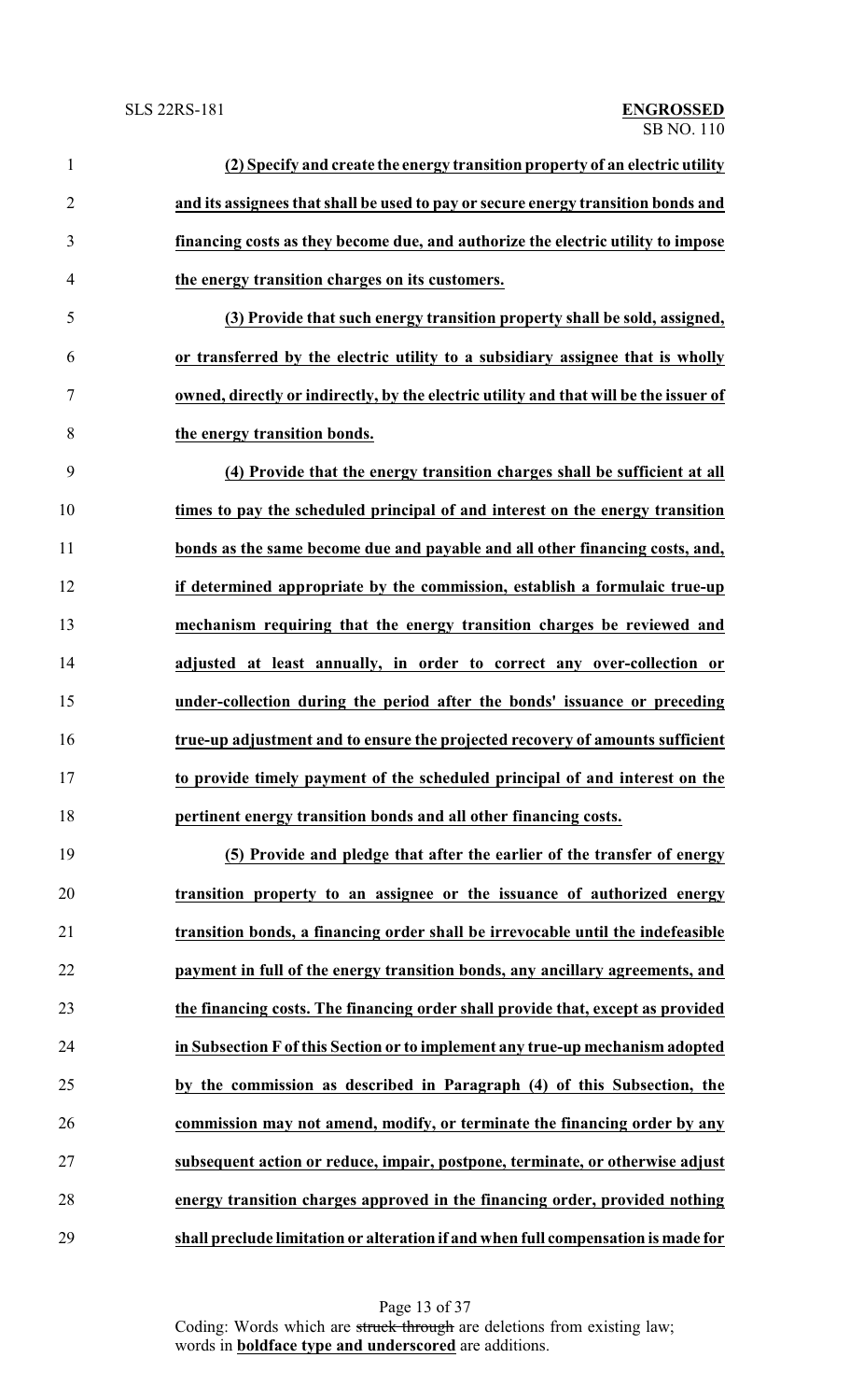| $\mathbf{1}$   | the full protection of the energy transition charges imposed, charged, and            |
|----------------|---------------------------------------------------------------------------------------|
| $\overline{2}$ | collected pursuant to a financing order and the full protection of the holders of     |
| 3              | energy transition bonds and any assignee or financing party.                          |
| $\overline{4}$ | (6) Specify how amounts collected from a customer shall be allocated                  |
| 5              | between energy transition charges and other charges.                                  |
| 6              | (7) Provide that a financing order remains in effect until the energy                 |
| 7              | transition bonds issued pursuant to the order have been indefeasibly paid in full     |
| 8              | and the financing costs of such bonds have been recovered in full.                    |
| 9              | (8) Provide that a financing order shall remain in effect and unabated,               |
| 10             | notwithstanding the reorganization, bankruptcy, or other insolvency                   |
| 11             | proceedings, or merger or sale, of the applicable electric utility or its successors. |
| 12             | (9) Authorize and require the electric utility, to the extent that any                |
| 13             | interest in energy transition property is sold or assigned, to contract with the      |
| 14             | assignee or any financing party that it shall continue to operate its system to       |
| 15             | provide service to its customers, shall collect amounts in respect of the energy      |
| 16             | transition charges for the benefit and account of such assignee or financing          |
| 17             | party, and shall account for and remit such amounts to or for the account of          |
| 18             | such assignee or financing party, including pursuant to a sequestration order         |
| 19             | authorized by this Part.                                                              |
| 20             | (10) Include terms and conditions satisfactory to the commission in its               |
| 21             | discretion ensuring that the imposition and collection of energy transition           |
| 22             | charges authorized in the financing order shall be nonbypassable to the fullest       |
| 23             | extent consistent with the Constitution of Louisiana and the commission's             |
| 24             | jurisdiction. To the extent determined appropriate by the commission and              |
| 25             | provided for in the financing order, such nonbypassable charges shall be              |
| 26             | imposed by the electric utility on, and be a part of, all retail customer bills, be   |
| 27             | periodically adjusted as described in Paragraph (4) of this Subsection, and be        |
| 28             | collected by the electric utility or its successors or assignees, or other collection |
| 29             | agent, as part of the utility's retail rates, whether in base rates, fuel adjustment  |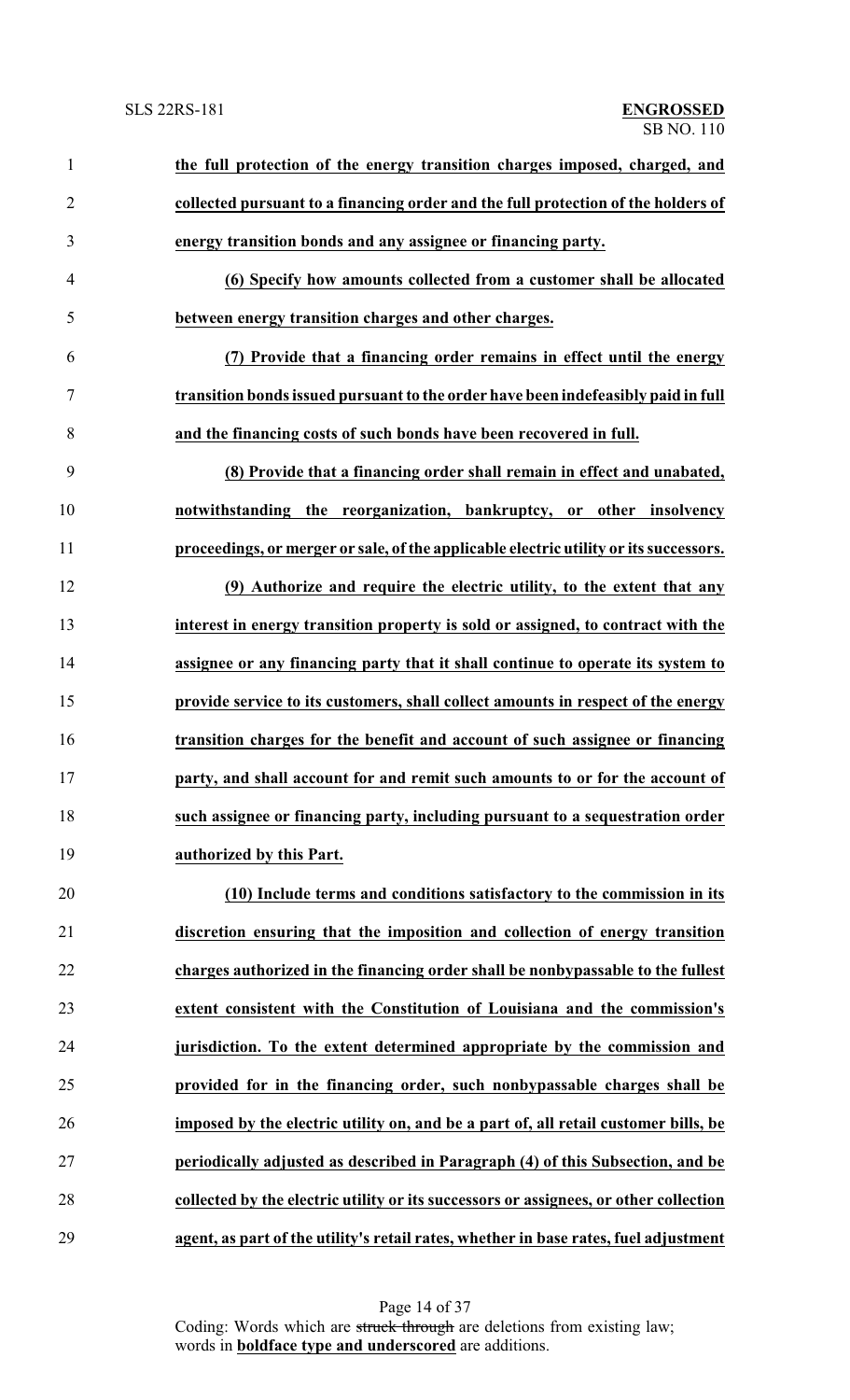| $\mathbf{1}$   | clauses, or in any other manner considered appropriate by the commission, paid       |
|----------------|--------------------------------------------------------------------------------------|
| $\overline{2}$ | by all existing and future customer receiving retail electric service from the       |
| 3              | electric utility or its successors under rate schedules or special contracts         |
| 4              | authorized or approved by the commission. The commission may provide for             |
| 5              | payment of such nonbypassable charges even if the customer elects to purchase        |
| 6              | electricity from an alternative supplier, including as a result of a fundamental     |
| 7              | change in the manner of regulation of public utilities in this state, or even if the |
| 8              | customer elects to self-generate either individually or collectively with other      |
| 9              | customers. Such terms and conditions may include whether the energy                  |
| 10             | transition charges are to be shown as a separate line item on individual             |
| 11             | customer bills.                                                                      |
| 12             | D. In a financing order issued to an electric utility, the commission may:           |
| 13             | (1) Prescribe any limitations on potential assignees of energy transition            |
| 14             | property.                                                                            |
| 15             | (2) Authorize an issuer that is organized pursuant to the laws of this state         |
| 16             | to provide and establish in its articles of incorporation, partnership agreement,    |
| 17             | or operating agreement, as applicable, that in order for a person to file a          |
| 18             | voluntary bankruptcy petition on behalf of that issuer, the prior unanimous          |
| 19             | consent of the directors, partners, or managers, as applicable, shall be required.   |
| 20             | If authorized in a financing order, the following apply:                             |
| 21             | (a) Any such provision set forth in the articles of incorporation,                   |
| 22             | partnership agreement, or operating agreement of such an issuer shall                |
| 23             | constitute a legal, valid, and binding agreement of the shareholders and             |
| 24             | directors, partners, or members and managers, as applicable, of such issuer and      |
| 25             | is enforceable against such shareholders and directors, partners, or members         |
| 26             | and managers.                                                                        |
| 27             | (b) A person shall have authority under the laws of this state to file a             |
| 28             | voluntary bankruptcy petition on behalf of such issuer only after compliance         |
| 29             | with any such provision and prerequisite.                                            |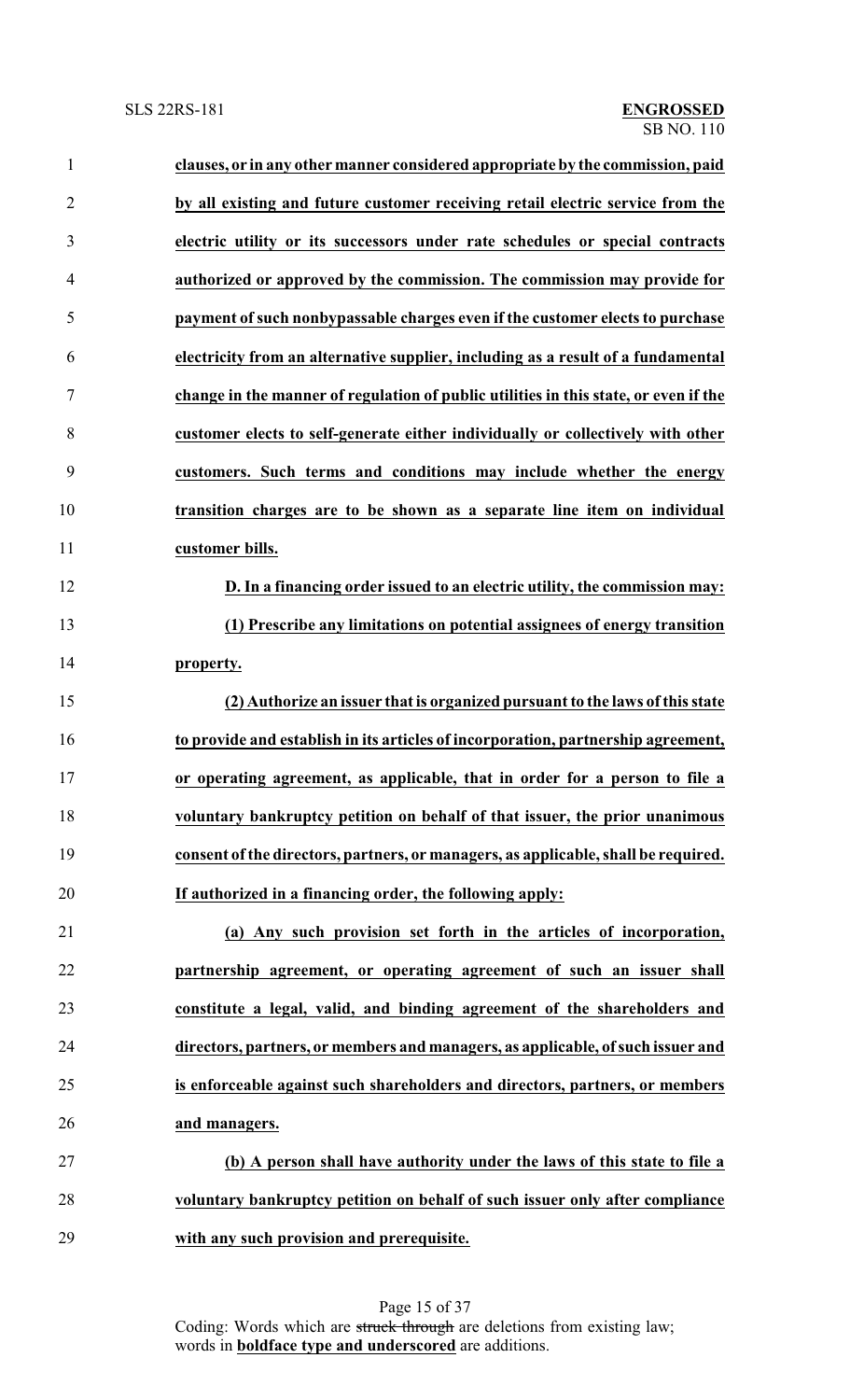| $\mathbf{1}$   | (3) Provide that the creation of the electric utility's energy transition             |
|----------------|---------------------------------------------------------------------------------------|
| $\overline{2}$ | property pursuant to Paragraph (C)(2) of this Section is conditioned upon, and        |
| 3              | shall be simultaneous with, the sale, assignment, or other transfer of the energy     |
| $\overline{4}$ | transition property to an issuer and the security interest created in the energy      |
| 5              | transition property to secure energy transition bonds and financing costs.            |
| 6              | (4) Establish the portion of energy transition costs allocated to this state          |
| 7              | of an electric utility that has an eligible electric generating facility and eligible |
| 8              | mine used to furnish electric service to customers within the state.                  |
| 9              | (5) Additionally provide with respect to any matters pertaining to and                |
| 10             | within the commission's constitutional jurisdiction over electric utilities and       |
| 11             | plenary power to regulate electric utilities or such other jurisdiction as may be     |
| 12             | conferred on the commission by law.                                                   |
| 13             | E. After the issuance of a financing order, and within such time and                  |
| 14             | subject to any other limitations set forth in the financing order, the electric       |
| 15             | utility retains discretion regarding whether to sell, assign, or otherwise transfer   |
| 16             | energy transition property or to cause the energy transition bonds to be issued,      |
| 17             | including the right to defer or postpone such sale, assignment, transfer, or          |
| 18             | issuance, provided that nothing shall limit in any manner the commission's            |
| 19             | authority to review any such decision for rate-making purposes.                       |
| 20             | F. At the request of an electric utility or on the commission's own motion            |
| 21             | or the motion of any party affected by the financing order, the commission may        |
| 22             | commence a proceeding and issue a subsequent financing order that provides            |
| 23             | for the refinancing, retiring, or refunding of energy transition bonds issued         |
| 24             | pursuant to the original financing order if the commission finds that the             |
| 25             | subsequent financing order satisfies all of the criteria specified in Subsection B    |
| 26             | of this Section, or provides for an accounting, refunding, or crediting to            |
| 27             | customers of any excess collections of any true-up mechanism adopted by the           |
| 28             | commission consistent with Paragraph $(C)(4)$ of this Section. Effective on           |
| 29             | retirement of the refunded energy transition bonds and the issuance of new            |

Page 16 of 37

Coding: Words which are struck through are deletions from existing law; words in **boldface type and underscored** are additions.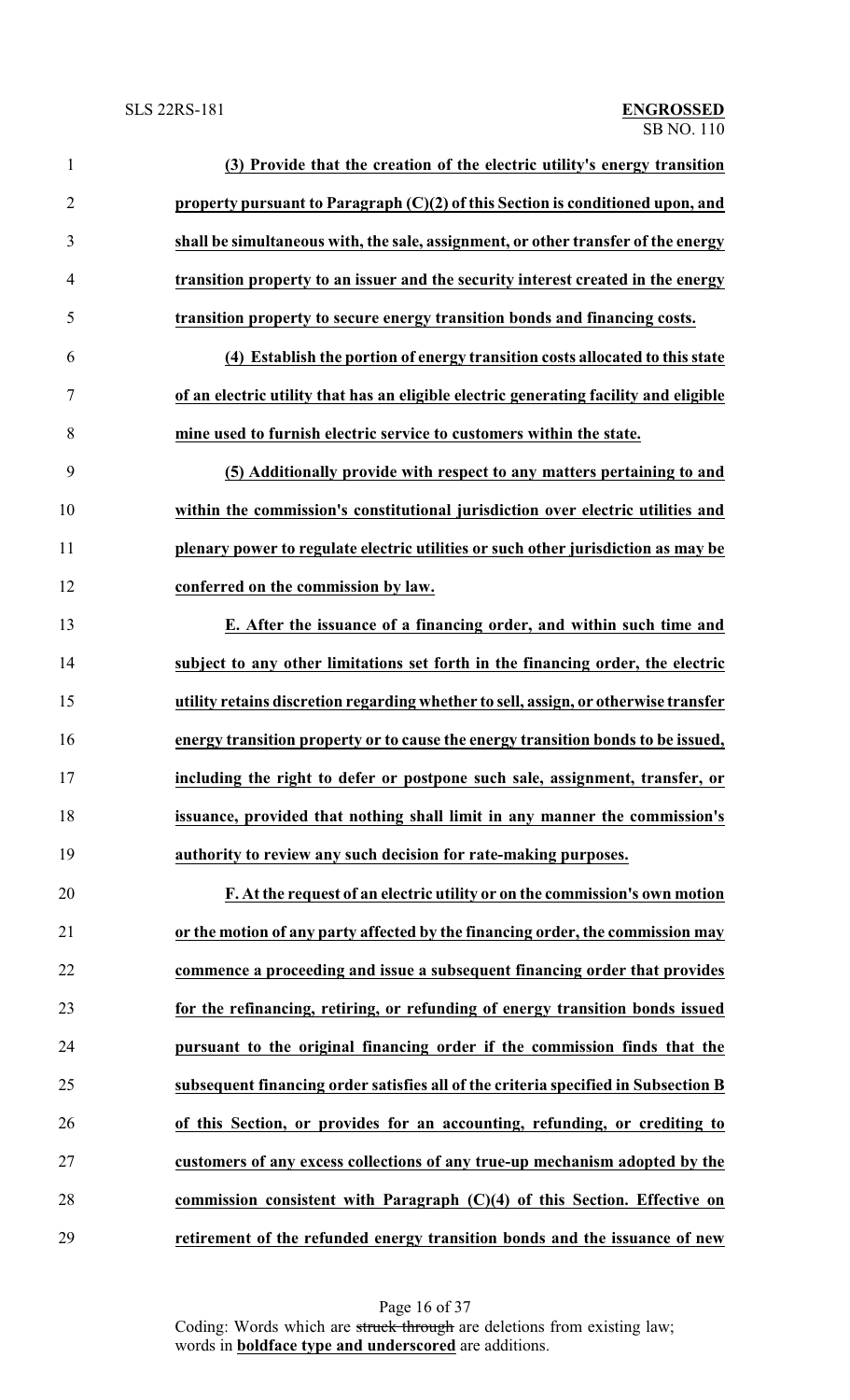| $\mathbf{1}$   | energy transition bonds, the commission may adjust the related energy             |
|----------------|-----------------------------------------------------------------------------------|
| $\overline{2}$ | transition charges accordingly or establish substitute energy transition charges. |
| 3              | G. All financing orders by the commission shall be operative and in full          |
| 4              | force and effect from the time fixed for them to become effective by the          |
| 5              | commission.                                                                       |
| 6              | H.(1) An aggrieved party or intervenor may as its sole remedy, within             |
| $\tau$         | fifteen days after the financing order or a supplemental order made by the        |
| 8              | commission becomes effective, file in the district court of the domicile of the   |
| 9              | commission, a petition setting forth the particular cause of objection to the     |
| 10             | order. When a timely application for a rehearing has been made at the             |
| 11             | commission, the fifteen-day time period for such appeal shall not commence        |
| 12             | until the effective date of the commission order disposing of the rehearing       |
| 13             | application. Inasmuch as delay in the determination of the appeal of a financing  |
| 14             | order may delay the issuance of energy transition bonds, thereby diminishing      |
| 15             | savings to customers which might be achieved if such bonds were issued as         |
| 16             | contemplated by a financing order, all such cases shall be given precedence over  |
| 17             | all other civil cases in the court and shall be heard and determined as speedily  |
| 18             | as possible. The court may affirm the commission's order or set it aside.         |
| 19             | (2) A right of direct appeal from any judgment of the district court shall        |
| 20             | be allowed to the Louisiana Supreme Court as provided in Article IV, Section      |
| 21             | 21 of the Constitution of Louisiana on the terms set out in this Paragraph. No    |
| 22             | appeal to the Louisiana Supreme Court shall be allowed unless the petition is     |
| 23             | filed within fifteen days from the date on which the judgment of the district     |
| 24             | court is entered and only if the party taking the appeal has the record certified |
| 25             | to the Louisiana Supreme Court and such party's brief filed therein within        |
| 26             | twenty days from the date on which the judgment of the district court is          |
| 27             | entered. Review on appeal from the commission shall be in accordance with R.S.    |

**45:1193 through 1195.**

**§1274. Energy transition property**

Page 17 of 37 Coding: Words which are struck through are deletions from existing law; words in **boldface type and underscored** are additions.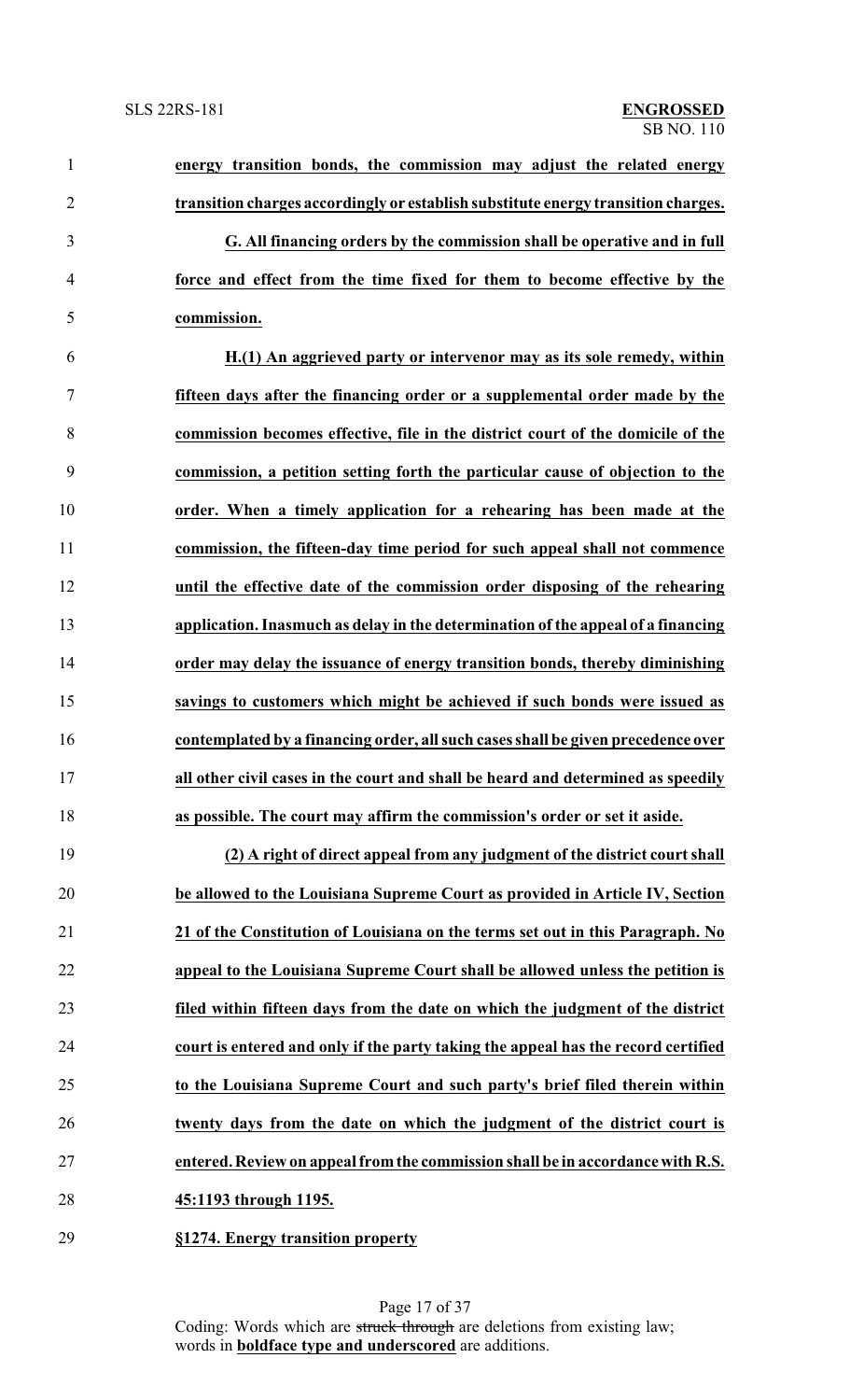| $\mathbf{1}$   | A. All energy transition property that is specified in a financing order             |
|----------------|--------------------------------------------------------------------------------------|
| $\overline{2}$ | an existing, present contract right constituting<br>shall<br>constitute<br>an        |
| 3              | individualized, separate incorporeal movable susceptible of ownership, sale,         |
| $\overline{4}$ | assignment, transfer, and security interest, including, without limitation, for      |
| 5              | purposes of contracts concerning the sale of property and security interests in      |
| 6              | property, notwithstanding that the value of the property and the imposition and      |
| 7              | collection of energy transition charges depends on future acts such as the           |
| 8              | electric utility to which the order is issued performing its servicing functions     |
| 9              | relating to the collection of energy transition charges and on future electricity    |
| 10             | consumption. Such property shall exist whether or not the revenues or proceeds       |
| 11             | arising from the property have been billed, have accrued, or have been               |
| 12             | collected, notwithstanding the fact that the value or amount of the property is      |
| 13             | or may be dependent on the future provision of service to customers by the           |
| 14             | electric utility or its successors and the future consumption by customers of        |
| 15             | electricity. Energy transition property created by a financing order shall be a      |
| 16             | vested contract right, and such financing order shall create a contractual           |
| 17             | obligation of irrevocability by the commission in favor of the electric utility and  |
| 18             | its assignees and financing parties.                                                 |
| 19             | B. Energy transition property specified in a financing order shall                   |
| 20             | continue to exist until the energy transition bonds issued pursuant to the           |
| 21             | financing order are paid in full and all financing costs of the bonds have been      |
| 22             | recovered in full.                                                                   |
| 23             | C. All or any portion of energy transition property specified in a                   |
| 24             | financing order issued to an electric utility may be sold, assigned, or transferred  |
| 25             | to an assignee, including an issuer that is an affiliate of the electric utility and |
| 26             | that is created for the limited purpose of acquiring, owning, or administering       |
| 27             | energy transition property or issuing energy transition bonds under the              |
| 28             | financing order. All or any portion of energy transition property may be             |
| 29             | encumbered by a security interest to secure energy transition bonds issued           |

Page 18 of 37 Coding: Words which are struck through are deletions from existing law; words in **boldface type and underscored** are additions.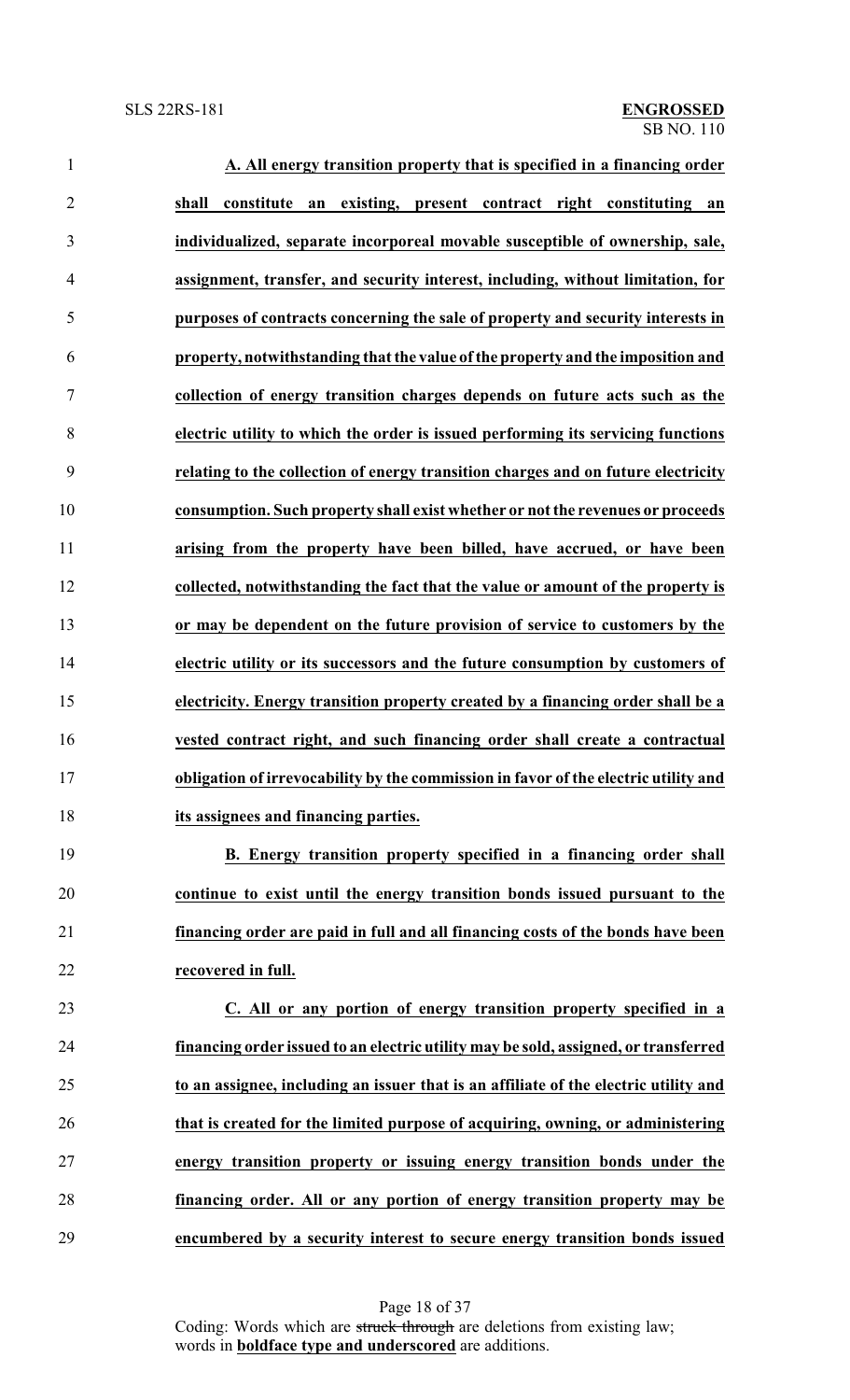**pursuant to the order and other financing costs. Each such sale, assignment, transfer, or security interest granted by an electric utility or assignee shall be considered to be a transaction in the ordinary course of business.**

 **D. The description of energy transition property being sold, assigned, or transferred to an assignee in any sale agreement, purchase agreement, or other transfer agreement, being encumbered to a secured party in any security agreement, or indicated in any financing statement shall be sufficient only if such description or indication refers to the specific financing order that created the energy transition property and states that such agreement or financing statement covers all or part ofsuch energy transition property described in such financing order. A description of investment property in a financing statement shall be sufficient if it refers to the financing order creating the energy transition property. This Subsection applies to all purported sales, assignments, or transfers of, and all purported liens or security interests in, energy transition property, regardless of whether the related sale agreement, purchase agreement, other transfer agreement, security agreement, pledge agreement, or other security document or judgment was entered into, or any financing statement was filed, before or after the effective date of this Part.**

 **E.(1) Energy transition property shall be an individualized, separate incorporeal movable susceptible of ownership, sale, assignment, transfer, and security interest encumbrance, notwithstanding any of the following:**

 **(a) That the energy transition charges may be authorized by the commission and included as part of the electric utility's base rates or fuel adjustment clause and are not shown as a separate line item on individual electric bills.**

 **(b) That notice is not given to customers that the energy transition property has been transferred to an assignee and that such assignee is the owner of the rights to the energy transition charges.**

**(c) That notice is not given to customers that the electric utility or**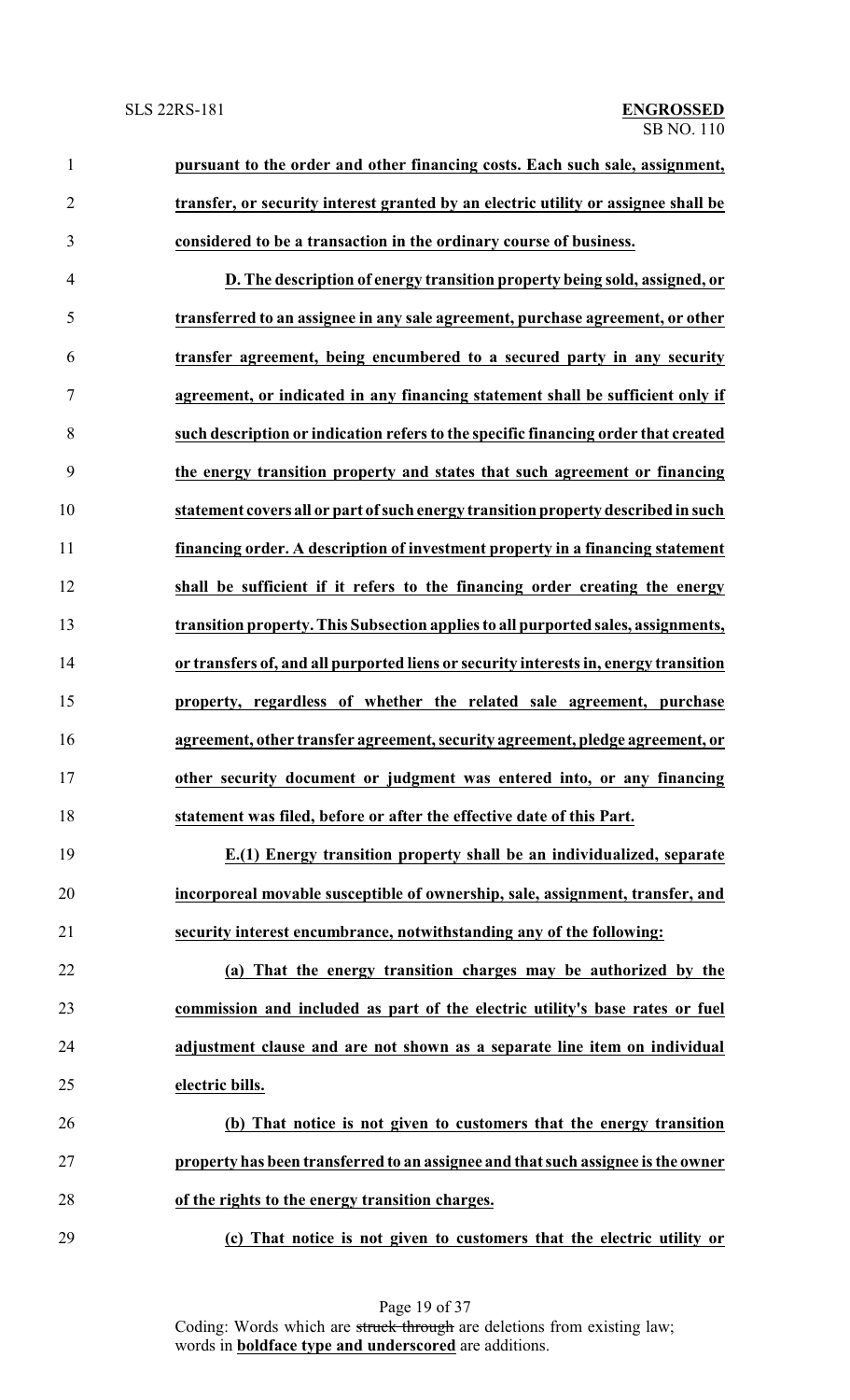| $\mathbf{1}$   | another entity, if applicable, is acting as a collection agent or servicer or in a   |
|----------------|--------------------------------------------------------------------------------------|
| $\overline{2}$ | similar capacity for an assignee.                                                    |
| 3              | (d) That funds arising from the collection of energy transition property             |
| $\overline{4}$ | by the electric utility as collection agent are commingled with other monies of      |
| 5              | the electric utility prior to the electric utility's transfer as collection agent of |
| 6              | such funds to the assignee or financing party.                                       |
| $\overline{7}$ | (e) That the energy transition charges are subject to a true-up                      |
| 8              | mechanism authorized by the commission pursuant to R.S. $45:1273(C)(4)$ .            |
| 9              | (2) A description of energy transition property, and a sale, assignment,             |
| 10             | or transfer or grant of security interest, shall not be denied legal effect,         |
| 11             | enforceability, perfection, or priority due to the factors provided for in           |
| 12             | Paragraph (1) of this Subsection applying in whole or in part to such energy         |
| 13             | transition property.                                                                 |
| 14             | F. If an electric utility defaults on any required payment of charges                |
| 15             | arising from energy transition property specified in a financing order, the          |
| 16             | district court of the domicile of the commission, upon application by an             |
| 17             | interested party, and without limiting any other remedies available to the           |
| 18             | applying party, shall order the sequestration and payment of the revenues            |
| 19             | arising from the energy transition property to the financing parties or their        |
| 20             | representatives. Any such order shall remain in full force and effect,               |
| 21             | notwithstanding any reorganization, bankruptcy, or other insolvency                  |
| 22             | proceedings with respect to the electric utility or its successors or the assignees. |
| 23             | G. To the extent provided in a financing order, the interest of an assignee          |
| 24             | or secured party in energy transition property specified in a financing order        |
| 25             | shall not be subject to setoff, counterclaim, surcharge, or defense by the electric  |
| 26             | utility or by any customer of the electric utility or other person, or in connection |
| 27             | with the reorganization, bankruptcy, or other insolvency of the electric utility     |
| 28             | or any other person.                                                                 |
|                |                                                                                      |

**H. To the extent provided in a financing order, any successors to an**

Page 20 of 37 Coding: Words which are struck through are deletions from existing law; words in **boldface type and underscored** are additions.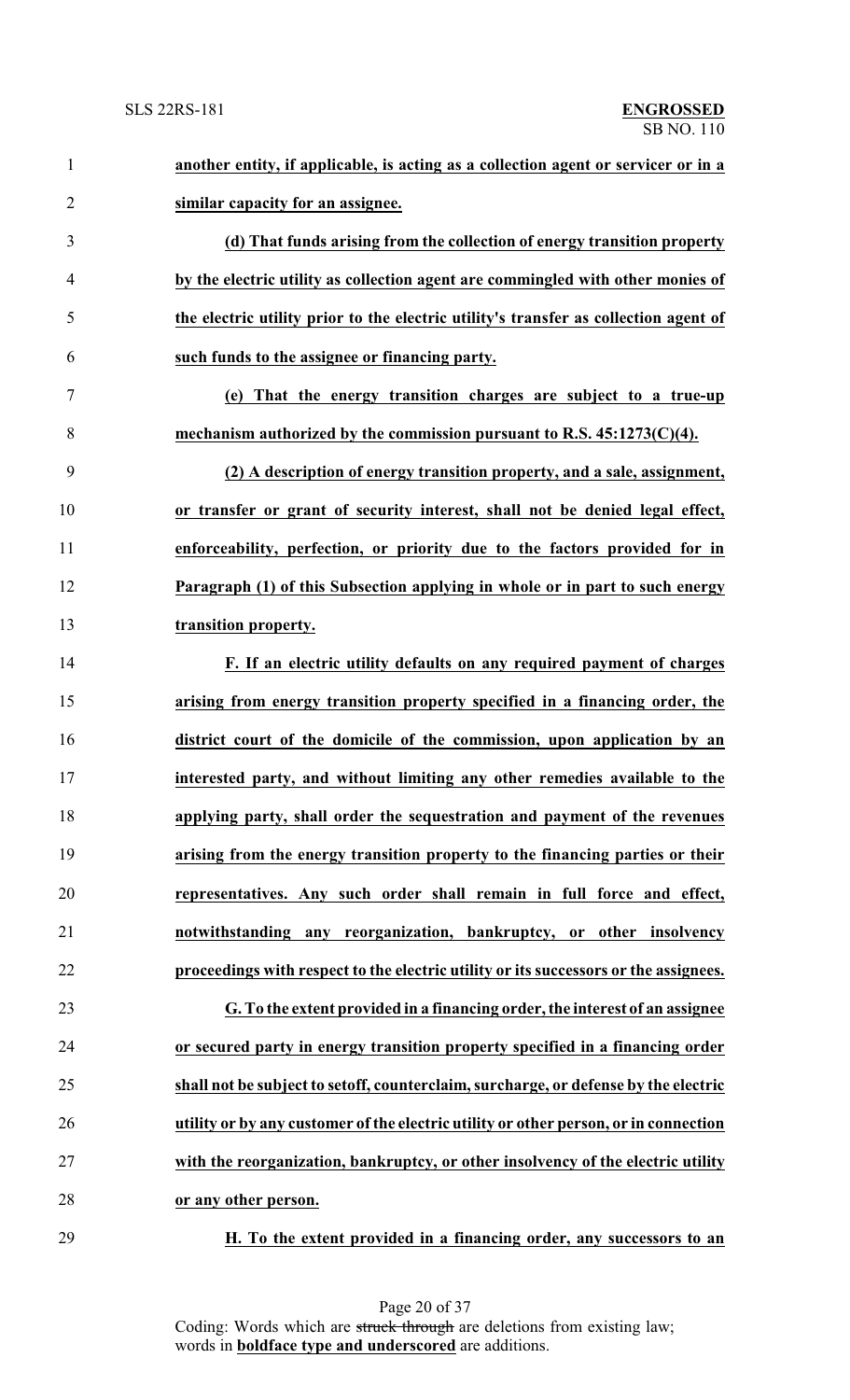| 1              | electric utility, whether pursuant to any reorganization, bankruptcy, or other          |
|----------------|-----------------------------------------------------------------------------------------|
| $\overline{2}$ | insolvency proceeding, or whether pursuant to any merger or acquisition, sale,          |
| 3              | or other business combination, or transfer by operation of law, as a result of          |
| $\overline{4}$ | electric utility restructuring or otherwise, shall perform and satisfy all              |
| 5              | obligations of, and have the same rights under a financing order as, the electric       |
| 6              | utility under the financing order in the same manner and to the same extent as          |
| 7              | the electric utility, including collecting and paying to the persons entitled to        |
| 8              | receive them, the revenues, collections, payments, or proceeds of the energy            |
| 9              | transition property. Nothing in this Section shall be intended to limit or impair       |
| 10             | any authority of the commission concerning the transfer or succession of                |
| 11             | interests of electric utilities.                                                        |
| 12             | §1275. Sale                                                                             |
| 13             | The sale, assignment, or other transfer of energy transition property                   |
| 14             | shall be governed by this Section. All of the following apply to a sale,                |
| 15             | assignment, or other transfer:                                                          |
| 16             | (1) The sale, assignment, or other transfer of energy transition property               |
| 17             | by an electric utility to an assignee that the parties have in the governing            |
| 18             | contract expressly stated to be a sale shall be an absolute transfer and true sale      |
| 19             | of, and not a security interest in, the transferor's right, title, and interest in, to, |
| 20             | and under the energy transition property, other than for federal and state              |
| 21             | income tax and state franchise tax purposes. For all purposes other than federal        |
| 22             | and state income tax and state franchise tax purposes, the parties'                     |
| 23             | characterization of a transaction as a sale of an interest in energy transition         |
| 24             | property shall be conclusive that the transaction is a true sale and that               |
| 25             | ownership has passed to the party characterized as the purchaser, regardless            |
| 26             | of whether the purchaser has possession of any documents evidencing or                  |
| 27             | pertaining to the interest. After such a transaction, the energy transition             |
| 28             | property shall not be subject to any claims of the transferor or the transferor's       |
| 29             | creditors, other than creditors holding a prior security interest in the energy         |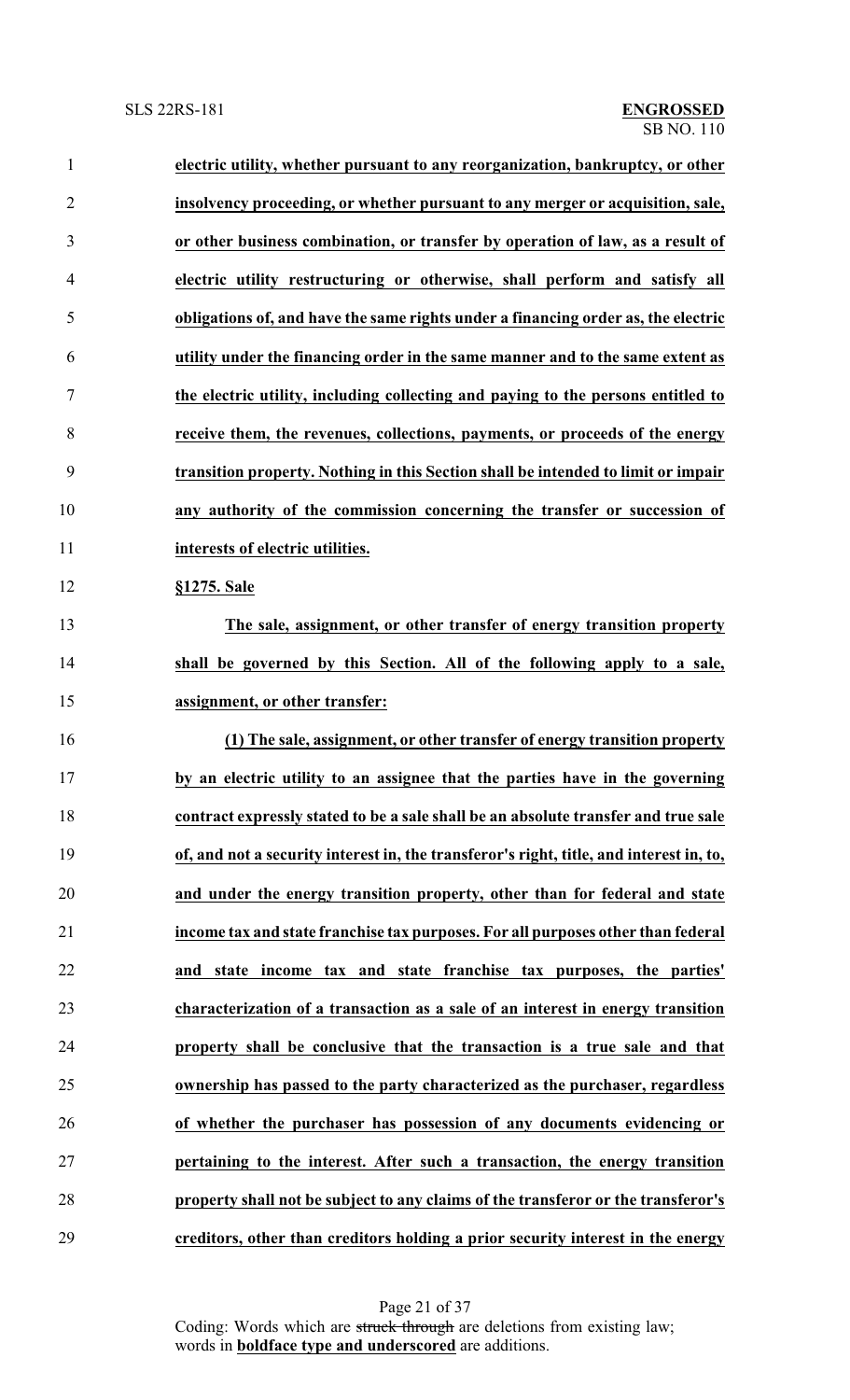| $\mathbf{1}$   | transition property perfected under R.S. 45:1276.                                   |
|----------------|-------------------------------------------------------------------------------------|
| $\overline{2}$ | (2) The characterization of the sale, assignment, or other transfer as a            |
| 3              | true sale or other absolute transfer pursuant to Paragraph (1) of this Section      |
| $\overline{4}$ | and the corresponding characterization of the assignee's property interest shall    |
| 5              | be determinative and conclusive irrespective of, and shall not be affected or       |
| 6              | impaired by, the existence of any of the following circumstances:                   |
| $\tau$         | (a) Commingling of funds arising with respect to the energy transition              |
| 8              | property with other monies of the electric utility prior to the electric utility's  |
| 9              | transfer as collection agent of such funds to the assignee or financing party.      |
| 10             | (b) The retention by the transferor of a partial or residual interest,              |
| 11             | including an equity interest or entitlement to any surplus, in the energy           |
| 12             | transition property, whether direct or indirect, or whether subordinate or          |
| 13             | otherwise.                                                                          |
| 14             | (c) Any recourse that the assignee may have against the transferor,                 |
| 15             | except that any such recourse shall not be created, contingent upon, or             |
| 16             | otherwise occurring or resulting from the inability or failure of one or more of    |
| 17             | the transferor's customers to timely pay all or a portion of the energy transition  |
| 18             | charge.                                                                             |
| 19             | (d) Any indemnifications, obligations, or repurchase rights made or                 |
| 20             | provided by the transferor, except that such indemnity or repurchase rights         |
| 21             | shall not be based solely upon the inability or failure of a transferor's customers |
| 22             | to timely pay all or a portion of the energy transition charge.                     |
| 23             | (e) The transferor acting as the collector of the energy transition charges         |
| 24             | or the existence of any contract described in R.S. $45:1273(C)(9)$ .                |
| 25             | (f) The contrary or other treatment of the sale, assignment, or other               |
| 26             | transfer for tax, financial reporting, or other purposes.                           |
| 27             | (g) The granting or providing to holders of the energy transition bonds             |
| 28             | of a preferred right to the energy transition property, or credit enhancement by    |
| 29             | the electric utility or its affiliates with respect to the energy transition bonds. |

Page 22 of 37 Coding: Words which are struck through are deletions from existing law; words in **boldface type and underscored** are additions.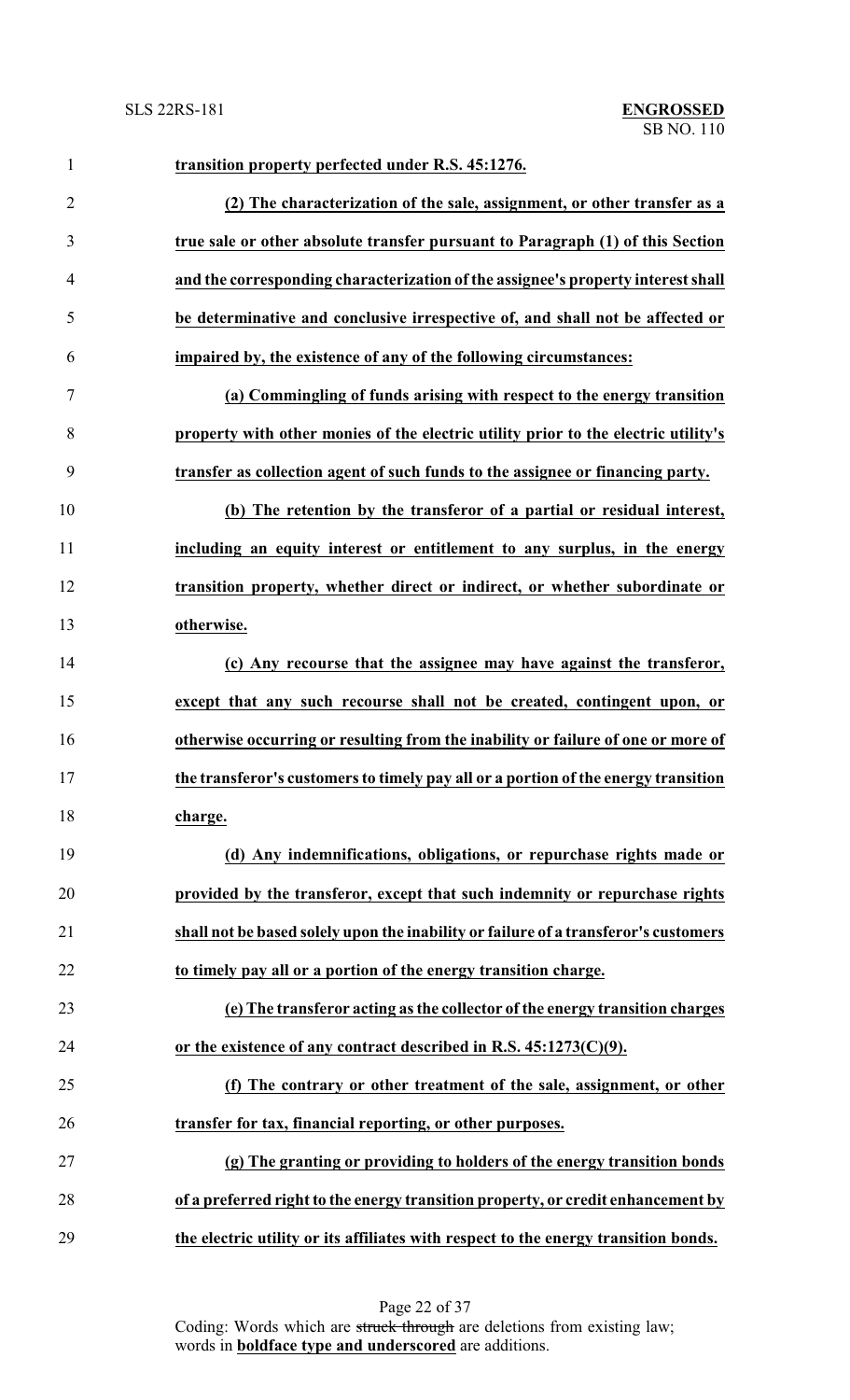| $\mathbf{1}$   | (h) The status of the issuer as a direct or indirect wholly owned                    |
|----------------|--------------------------------------------------------------------------------------|
| $\overline{2}$ | subsidiary or other affiliate of the electric utility. The separate juridical        |
| 3              | personality of any issuer that is an assignee of energy transition property shall    |
| $\overline{4}$ | not be disregarded due to the fact that the issuer and the electric utility share    |
| 5              | any one or more incidents of control, including common managers, officers,           |
| 6              | directors, members, accounting or administrative systems, consolidated tax           |
| 7              | returns, or office space, that the issuer may be a disregarded entity for tax        |
| 8              | purposes, that the utility caused the formation of the issuer, that a contract by    |
| 9              | the utility and the issuer described in R.S. $45:1273(C)(9)$ exists, that the issuer |
| 10             | has no other business other than pertaining to the energy transition property,       |
| 11             | that the capitalization of the issuer is limited to amounts required for             |
| 12             | compliance with certain applicable federal income tax laws and revenue               |
| 13             | procedures, or that other factors used in applying a single business enterprise      |
| 14             | test to juridical persons are present.                                               |
| 15             | (i) The matters described in R.S. $45:1274(E)$ .                                     |
| 16             | (j) Any other term of the contract under Paragraph (1) of this Section.              |
| 17             | (3) Any right that an electric utility has in the energy transition property         |
| 18             | prior to its sale, assignment, or transfer shall be incorporeal movable property     |
| 19             | in the form of a present vested contract right, notwithstanding any contrary         |
| 20             | treatment for accounting or tax purposes. The ownership of an interest in            |
| 21             | energy transition property is voluntarily transferred by a contract between the      |
| 22             | owner and the assignee that purports to transfer the ownership of that interest.     |
| 23             | Unless otherwise provided, the transfer of ownership takes place as between the      |
| 24             | parties as soon as there is written agreement on the interest, the purchase price    |
| 25             | is fixed, and the financing order has been issued. Such transfer is perfected and    |
| 26             | takes effect against all third parties including without limitation subsequent lien  |
| 27             | creditors when the transfer has become effective between the parties and when        |
| 28             | a financing statement giving notice of the sale, assignment, or transfer is filed    |
| 29             | in accordance with Paragraph (4) of this Section. Delivery of such an interest       |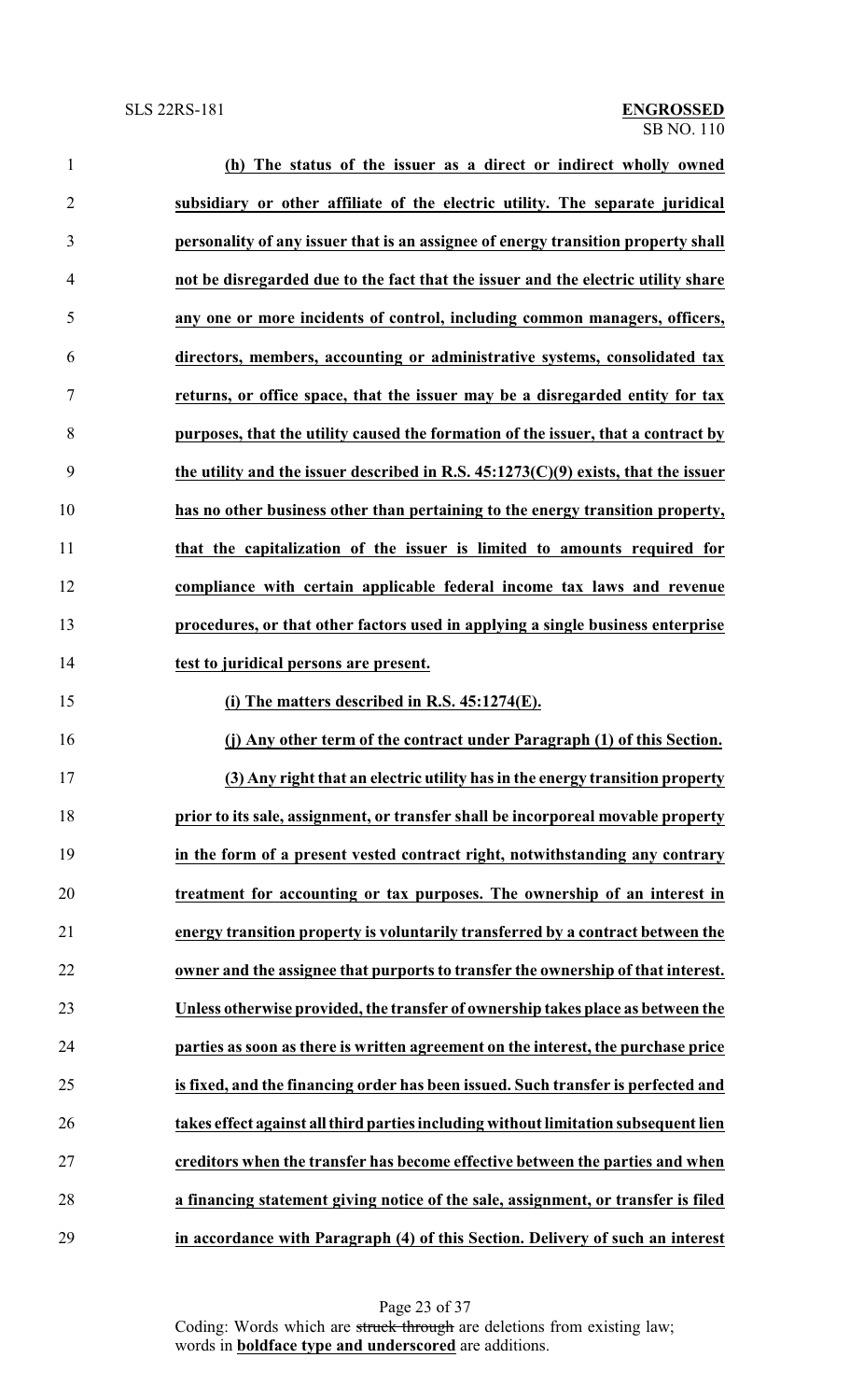**in energy transition property takes place by operation of law upon the transfer becoming effective against third parties.**

 **(4) Financing statements required to be filed pursuant to this Section shall be filed, indexed, maintained, amended, assigned, continued, and terminated in the same manner and in the same system of records maintained for the filing of financing statements under the Uniform Commercial Code-Secured Transactions.The filing ofsuch a financing statement shall be the only method of perfecting a sale, assignment, or transfer of energy transition property. The sale, assignment, or transfer of an interest in energy transition property perfected by filing a financing statement shall be effective against the customers owing payment of the energy transition charges, creditors of the transferor, subsequent transferees, and all other third persons,notwithstanding the absence of actual knowledge of or notice to the customers of the sale, assignment, or transfer. (5) The priority of the conflicting ownership interests of assignees in the same interest or rights in any energy transition property is determined as follows: (a) Conflicting perfected interests or rights of assignees rank according to priority in time of perfection. (b) A perfected interest or right of an assignee has priority over a conflicting unperfected interest or right of an assignee. (c) A perfected interest or right of an assignee shall have priority over a person who becomes a lien creditor after the perfection of such assignee's interest or right. (6) The priority of a sale, assignment, or transfer perfected pursuant to this Section shall not be impaired by any later modification of the financing order or energy transition property or by the commingling of funds arising**

**that may apply to those funds, other than a security interest perfected under**

**from energy transition property with other funds. Any other security interest**

Page 24 of 37

Coding: Words which are struck through are deletions from existing law; words in **boldface type and underscored** are additions.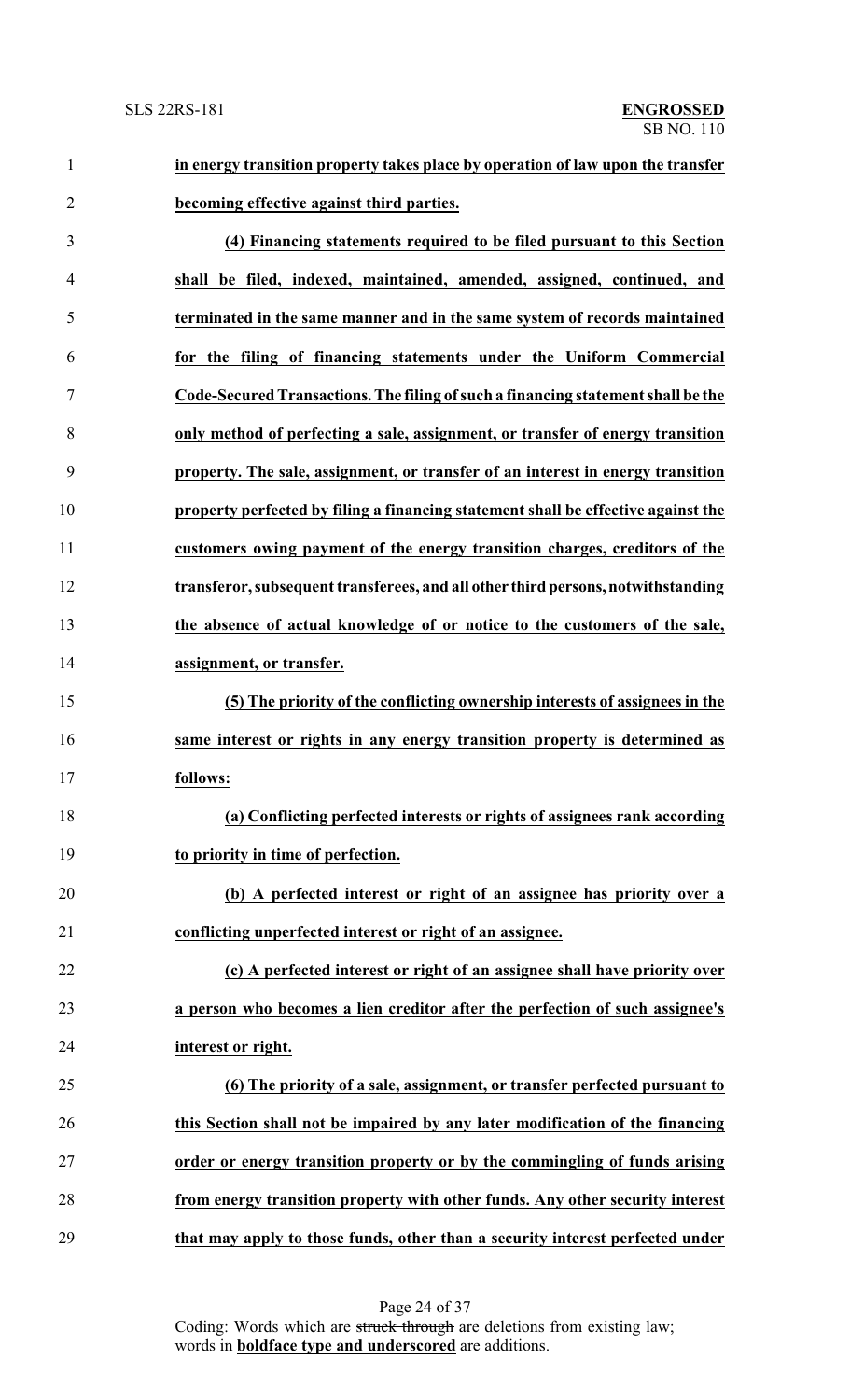**R.S. 45:1276, shall be terminated when those funds are transferred to a segregated account for the assignee or a financing party. If energy transition property has been transferred to an assignee or financing party, the utility or other person serving as collection agent under any contract described in R.S. 45:1273(C)(9) shall hold any proceeds of that property as a mandatary and fiduciary and deliver such proceeds to the assignee or financing party. (7) No customer of an electric utility owing payment of an energy transition charge may, by agreement with the electric utility or otherwise, prohibit, restrict, or require the consent of such customer to the sale, assignment, or transfer of or security interest in the energy transition charge. §1276. Security interests A. The UniformCommercial Code-Secured Transactions shall not apply to energy transition property or any right, title, or interest of a utility or assignee, whether before or after the issuance of the financing order, except to the extent specified in R. S. 45:1277(A). In addition, such right, title, or interest pertaining to a financing order, including but not limited to the associated energy transition property including any revenues, collections, claims, rights to**

 **payment, payments, money, or proceeds of or arising from energy transition charges pursuant to such order, shall not be treated as proceeds of any right or interest other than of the financing order and the energy transition property arising from the financing order. All revenues and collections resulting from energy transition property shall constitute proceeds only of the energy transition property arising from the financing order.**

 **B. Except to the extent provided in this Part with respect to filings of financing statements or control of deposit accounts or investment property as original collateral, the creation, attachment, granting, perfection, and priority of security interests in energy transition property to secure energy transition bonds and financing costs shall be governed solely by this Part and not by the Uniform Commercial Code-Secured Transactions. Energy transition property**

> Page 25 of 37 Coding: Words which are struck through are deletions from existing law; words in **boldface type and underscored** are additions.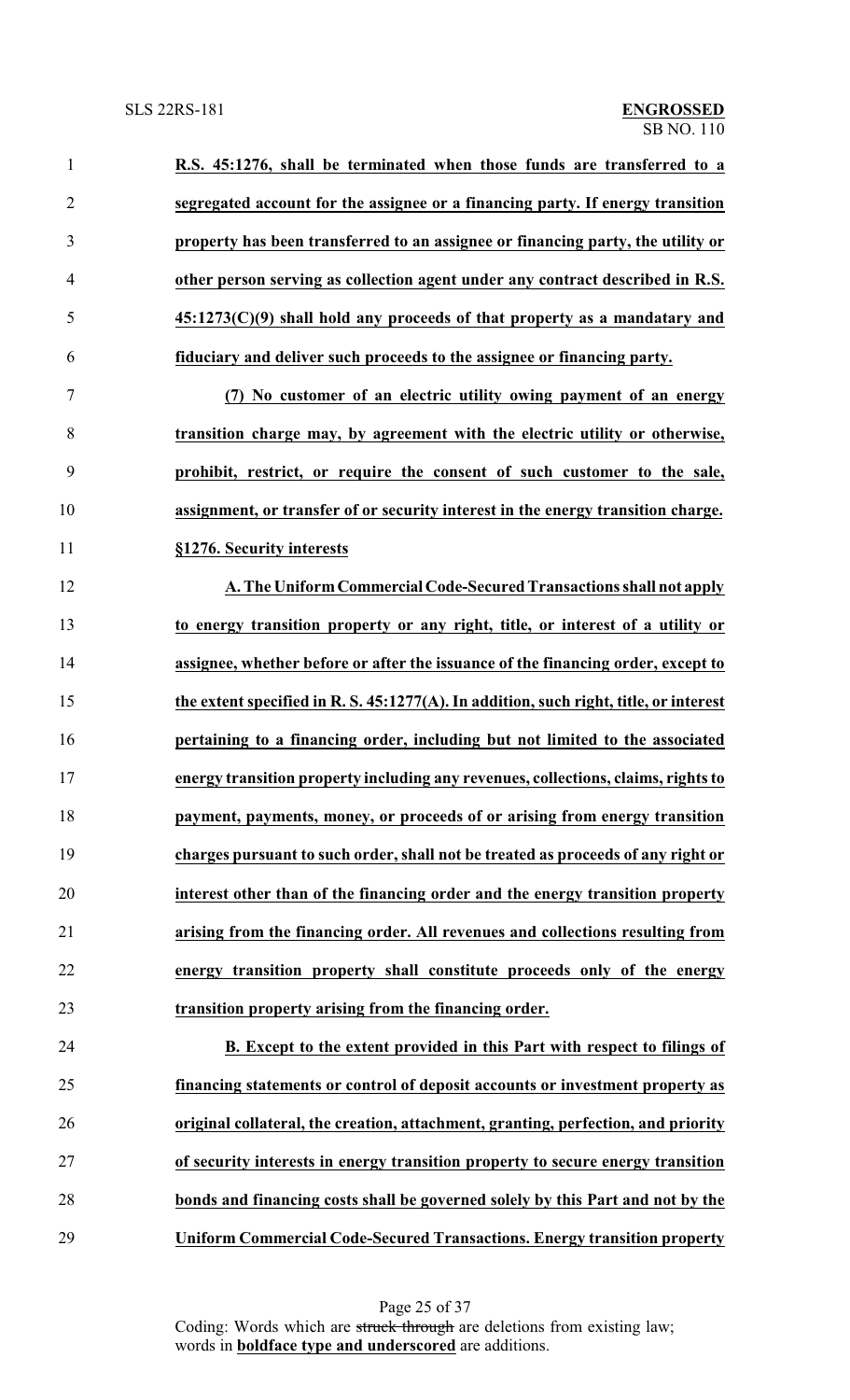| $\mathbf{1}$   | shall not be susceptible of pledge under Title XX-A of Book III of the Civil       |
|----------------|------------------------------------------------------------------------------------|
| $\overline{2}$ | Code.                                                                              |
| 3              | C.(1) A security interest in energy transition property shall be valid and         |
| $\overline{4}$ | enforceable against the electric utility and its successors, any assignee, and any |
| 5              | third parties and attaches to energy transition property only after all of the     |
| 6              | following conditions are met:                                                      |
| $\tau$         | (a) The issuance of a financing order.                                             |
| 8              | (b) The execution and delivery of a security agreement with a financing            |
| 9              | party in connection with the issuance of energy transition bonds.                  |
| 10             | (c) The receipt of value for the energy transition bonds.                          |
| 11             | (2) A security interest attaches to energy transition property when all of         |
| 12             | the conditions of Paragraph (1) of this Subsection have been met, unless the       |
| 13             | security agreement expressly postpones the time of attachment.                     |
| 14             | D. A security interest in energy transition property shall be perfected            |
| 15             | only if it has attached and a financing statement indicating the energy transition |
| 16             | property collateral covered has been filed. A financing statement shall be filed   |
| 17             | to perfect all security interests and liens in energy transition property. A       |
| 18             | security interest in energy transition property shall be perfected when it has     |
| 19             | attached and when the applicable financing statement has been filed. The           |
| 20             | interest of a secured party shall not be perfected unless a financing statement    |
| 21             | sufficient pursuant to this Part and otherwise in accordance with the Uniform      |
| 22             | Commercial Code-Secured Transactions is filed, and after perfection, the           |
| 23             | secured party's interest continues in the energy transition property and all       |
| 24             | proceeds of such energy transition property, whether or not billed, accrued, or    |
| 25             | collected, and whether or not deposited into a deposit account and however         |
| 26             | evidenced. A security interest in proceeds of energy transition property shall be  |
| $27\,$         | a perfected security interest if the security interest in the energy transition    |
| 28             | property was perfected pursuant to this Part. Financing statements required to     |
| 29             | be filed pursuant to this Section shall be filed, indexed, maintained, amended,    |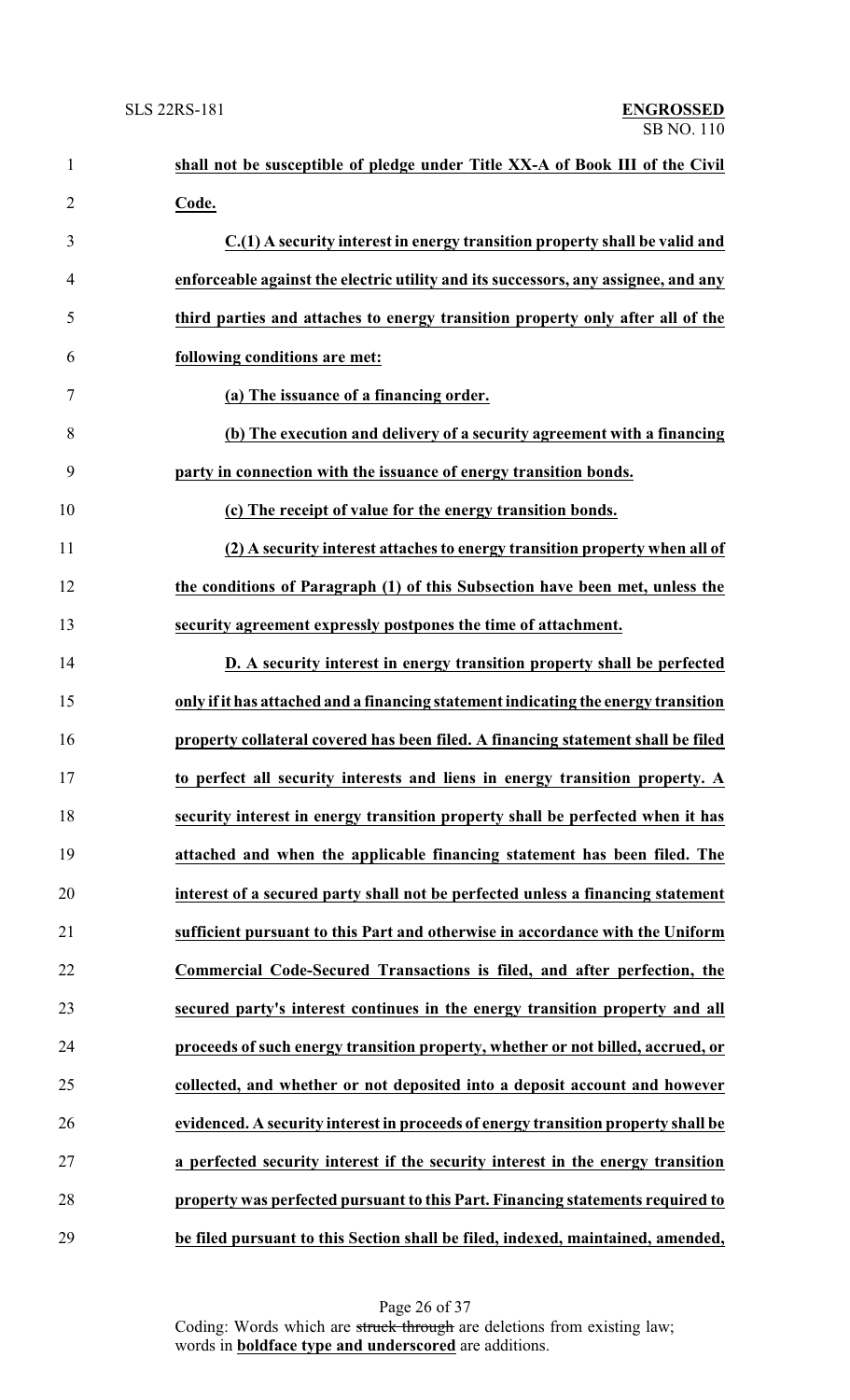| $\mathbf{1}$   | assigned, continued, and terminated in the same manner and in the same system           |
|----------------|-----------------------------------------------------------------------------------------|
| $\overline{2}$ | of records maintained for the filing of financing statements pursuant to the            |
| 3              | Uniform Commercial Code-Secured Transactions. The filing of the financing               |
| $\overline{4}$ | statement shall be the only method of perfecting a lien or security interest on         |
| 5              | energy transition property. The financing statement shall be filed as if the            |
| 6              | debtor named therein were located in this state.                                        |
| 7              | E. The priority of the conflicting security interests of secured parties in             |
| 8              | the same interest or rights in any energy transition property shall be                  |
| 9              | determined as follows:                                                                  |
| 10             | (1) Conflicting perfected security interests of secured parties rank                    |
| 11             | according to priority in time of perfection.                                            |
| 12             | (2) A perfected security interest of a secured party shall have priority                |
| 13             | over a conflicting unperfected security interest of a secured party.                    |
| 14             | (3) A perfected security interest of a secured party shall have priority                |
| 15             | over a person who becomes a lien creditor after the perfection of such secured          |
| 16             | party's security interest.                                                              |
| 17             | F. A perfected security interest in energy transition property and all                  |
| 18             | proceeds of such energy transition property, whether or not billed, accrued, or         |
| 19             | collected, and whether or not deposited into a deposit account and however              |
| 20             | evidenced, shall have priority over a conflicting lien or privilege of any nature       |
| 21             | in the same collateral property, except a security interest shall be subordinate        |
| 22             | to the rights of a person that becomes a lien creditor before the perfection of         |
| 23             | such security interest. A security interest in energy transition property which         |
| 24             | qualifies for priority over a conflicting security interest, lien, or privilege also    |
| 25             | has priority over the conflicting security interest, lien, or privilege in proceeds     |
| 26             | of the investment recovery property. The relative priority of a perfected               |
| 27             | security interest of a secured party shall not be adversely affected by any             |
| 28             | security interest, lien, or privilege in a deposit account of the electric utility that |
| 29             | is a collector as described in R.S. $45:1273(C)(9)$ and into which the revenues are     |

Page 27 of 37 Coding: Words which are struck through are deletions from existing law; words in **boldface type and underscored** are additions.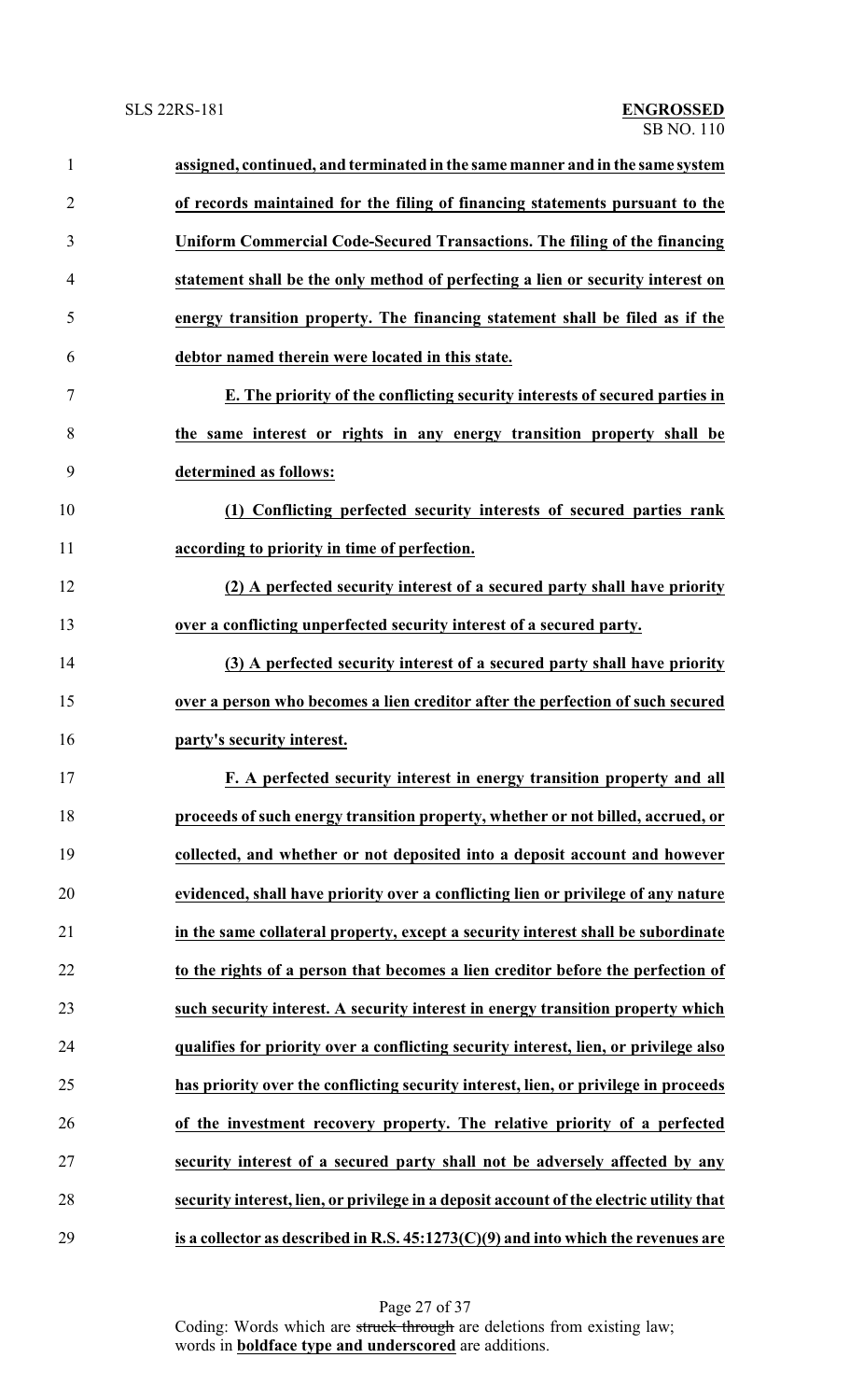| $\mathbf{1}$   | deposited. The priority of a security interest perfected pursuant to this Section    |
|----------------|--------------------------------------------------------------------------------------|
| $\overline{2}$ | shall not be defeated or impaired by any later modification of the financing         |
| 3              | order or energy transition property or by the commingling of funds arising           |
| 4              | from energy transition property with other funds. Any other security interest        |
| 5              | that may apply to those funds shall be terminated as to all funds transferred to     |
| 6              | a segregated account for the benefit of an assignee or a financing party or to an    |
| 7              | assignee or financing party directly. The perfection by control, the effect of       |
| 8              | perfection by control, and the priority of a security interest granted by the        |
| 9              | issuer of and securing energy transition bonds held by a secured party having        |
| 10             | control of a segregated deposit account or securities account as original            |
| 11             | collateral into which revenues, collections, or proceeds of energy transition        |
| 12             | property are deposited or credited shall be governed by the Uniform                  |
| 13             | Commercial Code-Secured Transactions, including the choice of law rules in           |
| 14             | Part III thereof.                                                                    |
| 15             | G. If a default occurs under the terms of the energy transition bonds, the           |
| 16             | secured party may foreclose on or otherwise enforce the security interest in any     |
| 17             | energy transition property as if it was a secured party under the Uniform            |
| 18             | <b>Commercial Code-Secured Transactions. A secured party holding a security</b>      |
| 19             | interest in energy transition property shall be entitled to exercise all of the same |
| 20             | rights and remedies as are available to a secured party pursuant to the Uniform      |
| 21             | Commercial Code-Secured Transactions, to the same extent as if those rights          |
| 22             | and remedies were set forth in this Part. A court of competent jurisdiction may      |
| 23             | order that amounts arising from energy transition property be transferred to         |
| 24             | a separate account of the secured party for the financing parties' benefit, to       |
| 25             | which their security interest shall apply. On application by or on behalf of a       |
| 26             | secured party to the district court of the domicile of the commission, the court     |
|                |                                                                                      |

 **shall order the sequestration and payment to the financing parties of revenues arising from the energy transition property.**

**H. A security interest created under this Part may provide for a security**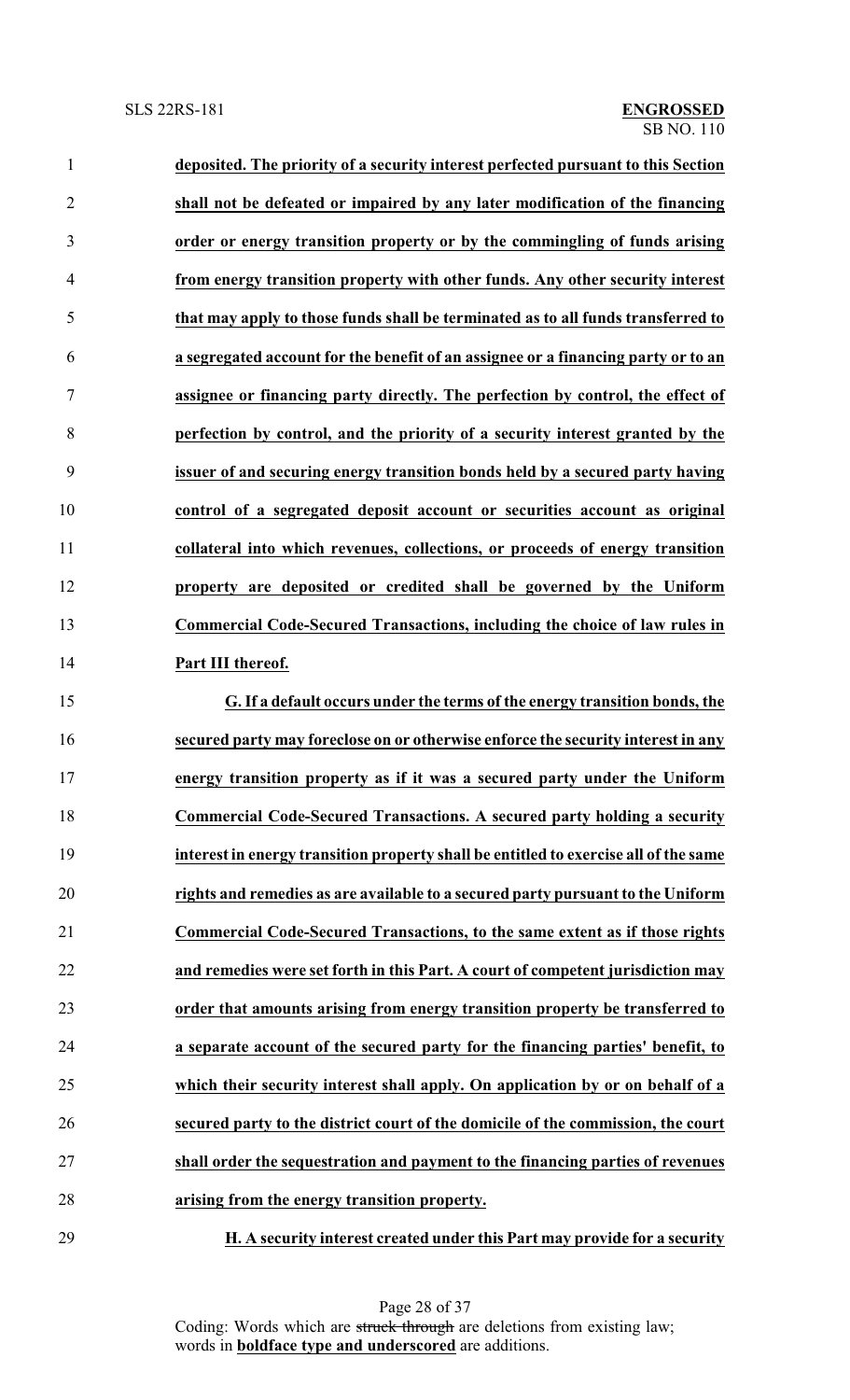| $\mathbf{1}$   | interest in after-acquired collateral. A security interest granted pursuant to this  |
|----------------|--------------------------------------------------------------------------------------|
| $\overline{2}$ | Part shall not be invalid or fraudulent against creditors solely because the         |
| 3              | grantor or the electric utility as collector or servicer has the right or ability to |
| 4              | commingle the collateral or proceeds, or collect, compromise, enforce, and           |
| 5              | otherwise deal with collateral.                                                      |
| 6              | I. Any action arising under the provisions of this Part to enforce a                 |
| $\tau$         | security interest in any energy transition property, or which otherwise asserts      |
| 8              | an interest in, or a right in, to, or against any energy transition property,        |
| 9              | wherever located or deemed located, or any security interest governed by this        |
| 10             | Part, shall be brought in the district court of the domicile of the commission.      |
| 11             | The suits shall be governed by the provisions of the Code of Civil Procedure and     |
| 12             | other law applicable to executory proceedings, including provisional remedies,       |
| 13             | but only to the extent such laws are consistent with the language and purposes       |
| 14             | of this Part. Nothing in this Subsection shall be construed to deny to the           |
| 15             | commission any jurisdiction conferred upon it by law or the Constitution of          |
| 16             | Louisiana.                                                                           |
| 17             | §1277. Choice of law; conflicts                                                      |
| 18             | A. The law governing the validity, enforceability, attachment, creation,             |
| 19             | perfection, the effect of perfection or nonperfection, priority, exercise of         |
| 20             | remedies, and venue with respect to the sale, assignment, or transfer of an          |
| 21             | interest or right or the creation of a security interest in any energy transition    |
| 22             | property shall be exclusively the laws of this state, without applying this state's  |
| 23             | laws of conflicts of laws and notwithstanding any contrary contractual               |
| 24             | provision, except as provided in the last sentence of R.S. 45:1276(F). The           |
| 25             | validity, enforceability, attachment, creation, perfection, the effect of perfection |
| 26             | or nonperfection, priority, exercise of remedies, and venue with respect to the      |
| 27             | sale, assignment, or transfer of an interest or right or the creation of a security  |
| 28             | interest in any energy transition property shall be governed by this Part, and       |
|                |                                                                                      |

**solely to the extent not addressed by this Part, by the Uniform Commercial**

Page 29 of 37 Coding: Words which are struck through are deletions from existing law; words in **boldface type and underscored** are additions.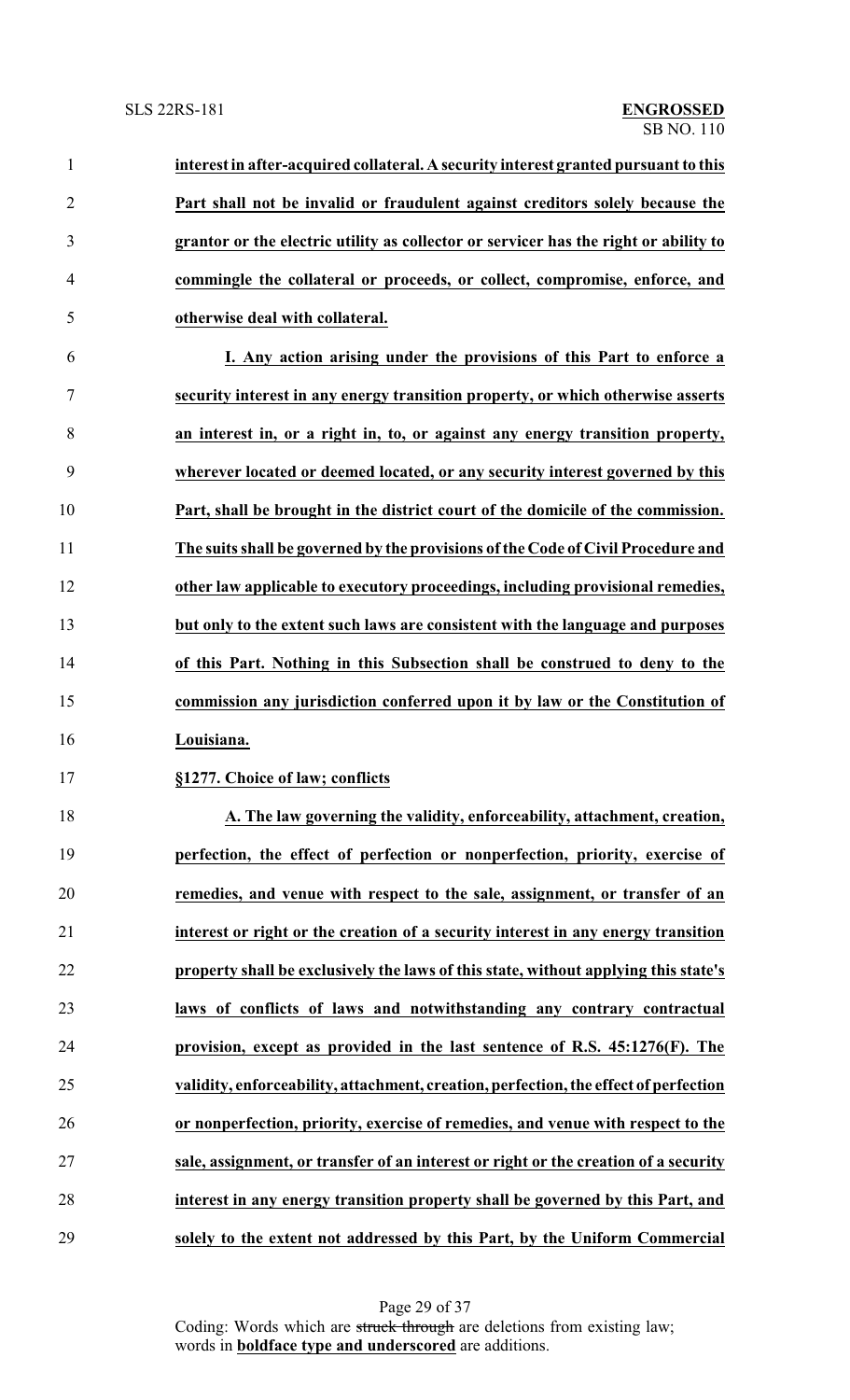**Code-Secured Transactions and other laws of this state. The contents and sufficiency of financing statements referenced in this Part shall be governed by this Part and to the extent not addressed by this Part by the Uniform Commercial Code-Secured Transactions. Notwithstanding any other law to the contrary, this Part provides that the Uniform Commercial Code-Secured Transactions applies to the filings of financing statements referenced in this Part, to perfection, the effect of perfection or nonperfection, and the priority of security interests held by a secured party having control of deposit accounts or securities accounts as original collateral securing energy transition bonds, notwithstanding that proceeds of energy transition charges are deposited therein, and to the enforcement of security interests in energy transition property, in each case subject to Subsection B of this Section. B. In the event of conflict between this Part and any other law regarding the validity, enforceability, attachment, creation, perfection, the effect of perfection or nonperfection, or priority of, a sale, assignment, or transfer of, or security interest in, energy transition property, or the exercise of remedies or venue with respect thereto, this Part shall govern to the extent of the conflict. C. This Section shall not be interpreted to conflict with or modify R.S. 45:1276(B). §1278. Energy transition bonds Energy transition bonds shall not be a debt or a general obligation of the state or any of its political subdivisions, agencies, or instrumentalities and shall not be a charge on their full faith and credit. An issue of energy transition bonds shall not, directly, indirectly, or contingently, obligate the state or any agency, political subdivision, or instrumentality of the state to levy any tax or make any appropriation for payment ofthe bonds, other than for paying energy transition**

 **charges in their capacity as consumers of electricity. All energy transition bonds authorized by a financing order by the commission shall contain on the face of a statement the following: "Neither the full faith and credit nor the taxing**

> Page 30 of 37 Coding: Words which are struck through are deletions from existing law; words in **boldface type and underscored** are additions.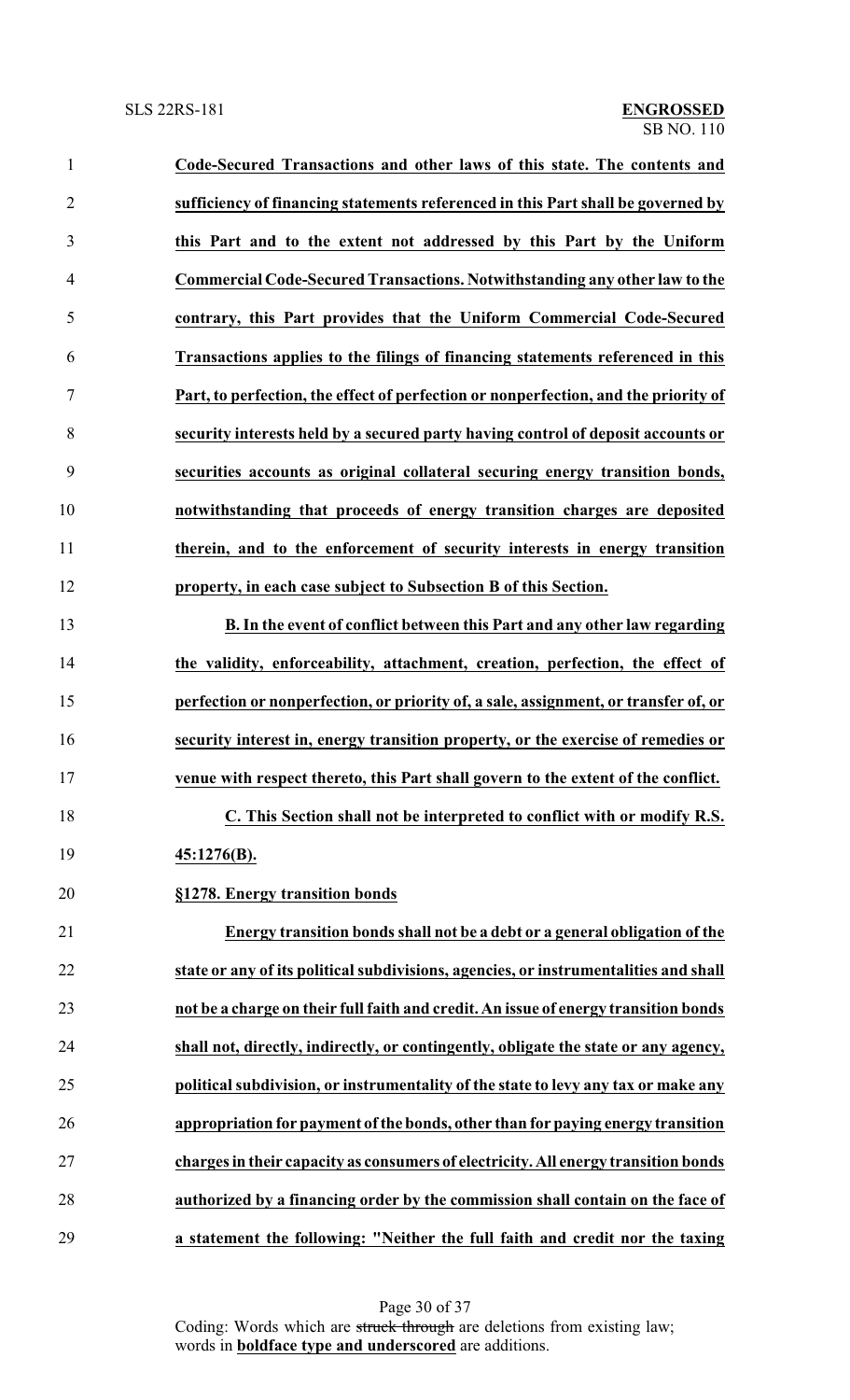| $\mathbf{1}$   | power of the state of Louisiana is pledged to the payment of the principal of, or |
|----------------|-----------------------------------------------------------------------------------|
| $\overline{2}$ | interest on, this bond".                                                          |
| 3              | §1279. State pledge                                                               |
| $\overline{4}$ | A. For purposes of this Section, the term "bondholder" means a person             |
| 5              | who holds an energy transition bond, including in book entry form.                |
| 6              | B.(1) The state and the Legislature of Louisiana each pledge to and agree         |
| $\tau$         | with bondholders, the owners of the energy transition property, and other         |
| 8              | financing parties that, until the financing costs and the energy transition bonds |
| 9              | and any ancillary agreements have been paid and performed in full, the state      |
| 10             | and the Legislature of Louisiana shall not do any of the following:               |
| 11             | (a) Alter the provisions of this Part that authorize the commission to            |
| 12             | create an irrevocable contract right by the issuance of a financing order, to     |
| 13             | create energy transition property, and to make the energy transition charges      |
| 14             | imposed by a financing order irrevocable, binding, and nonbypassable charges.     |
| 15             | (b) Take or permit any action that impairs or would impair the value of           |
| 16             | energy transition property.                                                       |
| 17             | (c) Take or permit any action that impairs or would impair the rights             |
| 18             | and remedies of the issuer, any other assignee, such bondholders or other         |
| 19             | financing parties, or the security for the energy transition bonds or ancillary   |
| 20             | agreements.                                                                       |
| 21             | (d) Except as provided for in this Section and except for adjustments             |
| 22             | under any true-up mechanism established by the commission, reduce, alter, or      |
| 23             | impair energy transition charges that are to be imposed, collected, and remitted  |
| 24             | for the benefit of the bondholders and other financing parties until any and all  |
| 25             | principal, interest, premium, financing costs, and other fees, expenses, or       |
| 26             | charges incurred, and any contracts to be performed, in connection with the       |
| 27             | related energy transition bonds have been paid and performed in full.             |
| 28             | (2) Nothing in this Subsection shall preclude limitation or alteration if         |
| 29             | and when full compensation is made by law for the full protection of the energy   |

Page 31 of 37 Coding: Words which are struck through are deletions from existing law; words in **boldface type and underscored** are additions.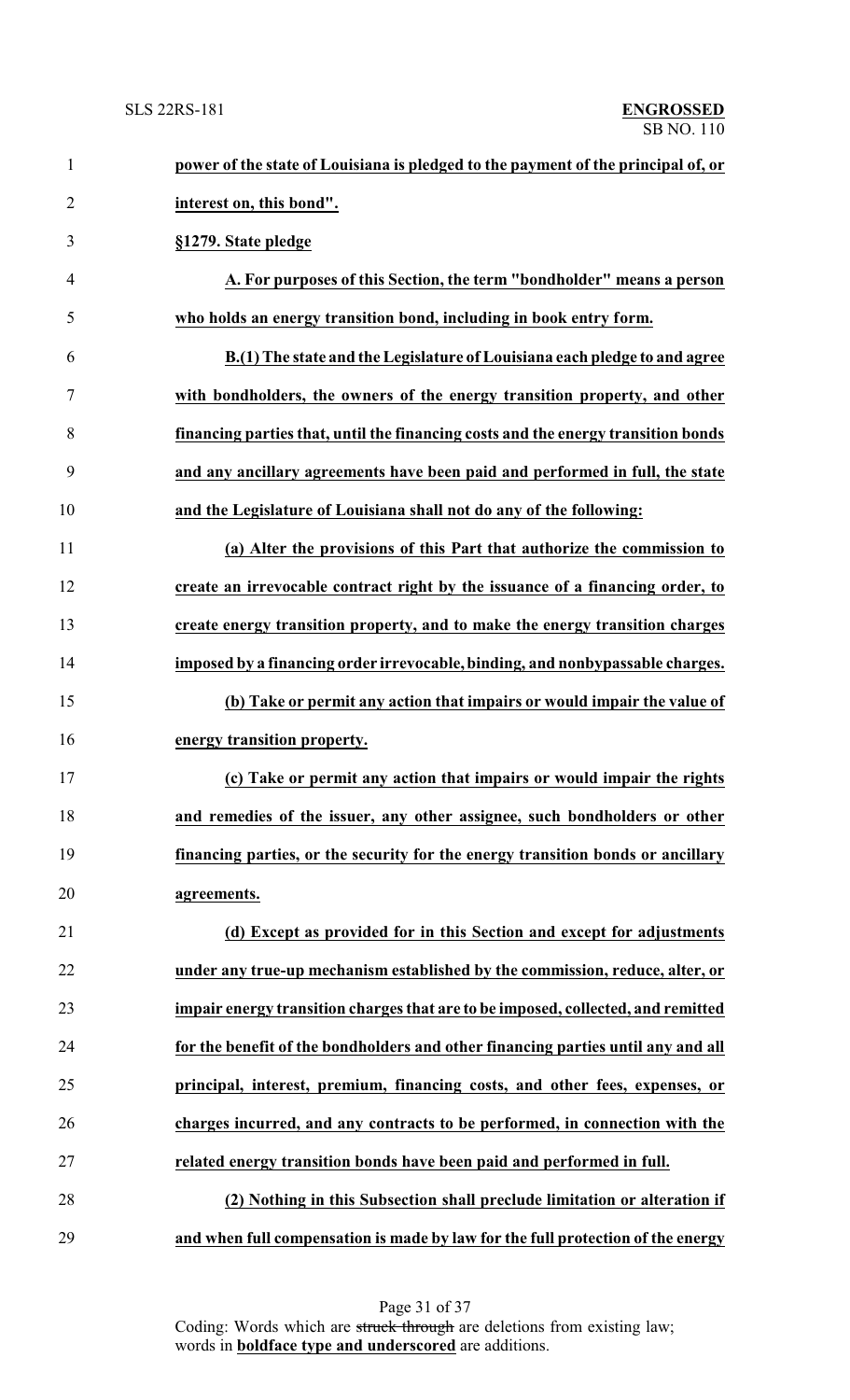| $\mathbf{1}$   | transition charges imposed, charged, and collected pursuant to a financing                    |
|----------------|-----------------------------------------------------------------------------------------------|
| $\overline{2}$ | order and full protection of the holders of energy transition bonds and any                   |
| 3              | assignee or financing party.                                                                  |
| 4              | C. Any person or entity that issues energy transition bonds may include                       |
| 5              | the pledges specified in Subsection B of this Section and in R.S. $45:1273(C)(5)$             |
| 6              | in the bonds and related documentation.                                                       |
| 7              | §1280. Electric utility applicability                                                         |
| 8              | An assignee or financing party shall not be considered an electric utility                    |
| 9              | or person providing electric service by virtue of engaging in the transactions                |
| 10             | described in this Part.                                                                       |
| 11             | §1281. No impairment of commission jurisdiction                                               |
| 12             | A. Nothing in this Part is intended to be nor shall be construed to                           |
| 13             | constitute any limitation, derogation, or diminution of the jurisdiction or                   |
| 14             | authority of the commission provided by law, including that provided in or                    |
| 15             | exercised by the commission pursuant to the Constitution of Louisiana.                        |
| 16             | B. A utility may finance energy transition costs that were incurred before                    |
| 17             | August 1, 2022. To the extent that a utility has made application for a                       |
| 18             | determination of energy transition costs before August 1, 2022, that application              |
| 19             | may provide the basis in part for the commission's financing order pursuant to                |
| 20             | this Part. Further, to the extent that the commission has made a determination                |
| 21             | of prudent recoverable energy transition costs of a utility before August 1, 2022,            |
| 22             | that determination may provide the basis for the utility's application for a                  |
| 23             | financing order under this Part.                                                              |
| 24             | Section 3. This Act shall become effective upon signature by the governor or, if not          |
| 25             | signed by the governor, upon expiration of the time for bills to become law without signature |
| 26             | by the governor, as provided by Article III, Section 18 of the Constitution of Louisiana. If  |
| 27             | vetoed by the governor and subsequently approved by the legislature, this Act shall become    |
| 28             | effective on the day following such approval.                                                 |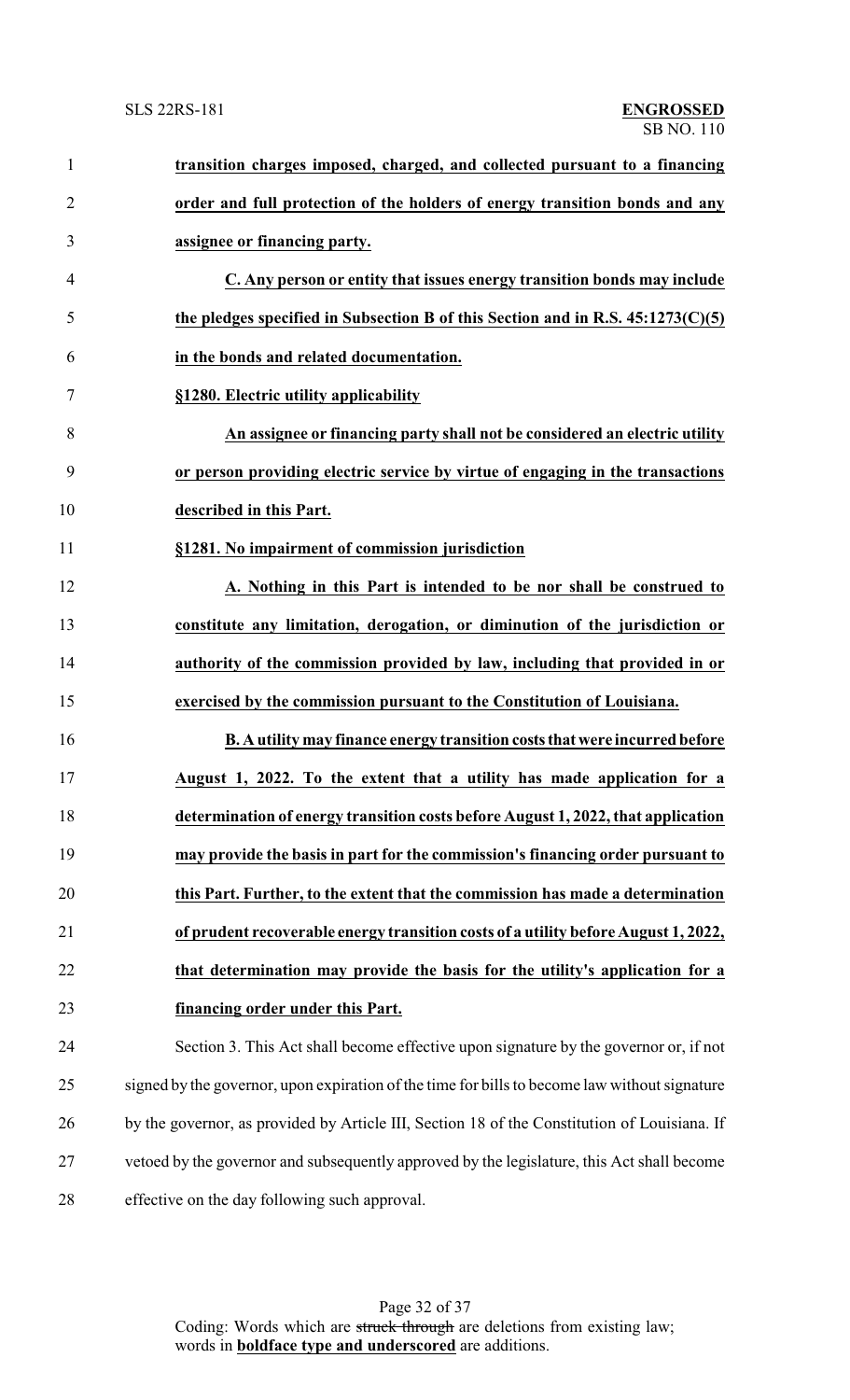The original instrument and the following digest, which constitutes no part of the legislative instrument, were prepared by Michelle Ridge.

## DIGEST SB 110 Engrossed 2022 Regular Session Reese

Proposed law creates the La. Electric Utility Energy Transition Securitization Act for the purposes of enabling La. electric utilities, if authorized by the La. Public Service Commission (commission), to use securitization financing for certain energytransition costs.

Proposed law provides that it is the intent of the legislature that proposed law benefits La. ratepayers by allowing an electric utility, if authorized, to achieve certain tax and credit benefits of financing energy transition costs.

Proposed law defines terms, including ""eligible electric generating facility", "energy transition bonds", "energy transition charge", "energy transition costs", "energy transition property", and "energy transition reserve".

Proposed law provides that an electric utility may petition the commission for a financing order. Provides for an application process for an electric utility or its issuer to issue energy transition bonds as the commission prescribes. Prohibits an electric utility from applying any proceeds of energy transition bonds to any purpose not specified in the commission's order, or to any purpose in excess of the amount allowed for such purpose in the order, or to any purpose in contravention of the order or supplemental order.

Proposed law provides that subject to certain circumstances, the commission may grant an application by a financing order and may, after hearing and for good cause shown, make supplemental orders in the premises as it finds necessary or appropriate.

Proposed law requires certain provisions be in a financing order issued by the commission to an electric utility to create energy transition property.

Proposed law provides that the commission may include the following additional provisions in the order:

- (1) Prescribe any limitation on potential assignees of energy transition property.
- (2) Authorize an issuer that is organized pursuant to the laws of this state to provide and establish in its articles of incorporation, partnership agreement, or operating agreement, as applicable, that in order for a person to file a voluntary bankruptcy petition on behalf of that issuer, the prior unanimous consent of the directors, partners, or managers, as applicable, shall be required.
- (3) Provide that the creation of the electric utility's energy transition property is conditioned upon, and shall be simultaneous with, the sale, assignment, or other transfer of the energy transition property to an issuer and the security interest created in the energy transition property to secure energy transition bonds and financing costs.
- (4) Establish the portion of energy transition costs allocated to this state of an electric utility that has an eligible electric generating facility and eligible mine used to furnish electric service to customers within the state.
- (5) Additionally provide with respect to any matters pertaining to and within the commission's constitutional jurisdiction over electric utilities and plenary power to regulate electric utilities or such other jurisdiction as may be conferred on the commission by law.

Page 33 of 37

Coding: Words which are struck through are deletions from existing law; words in **boldface type and underscored** are additions.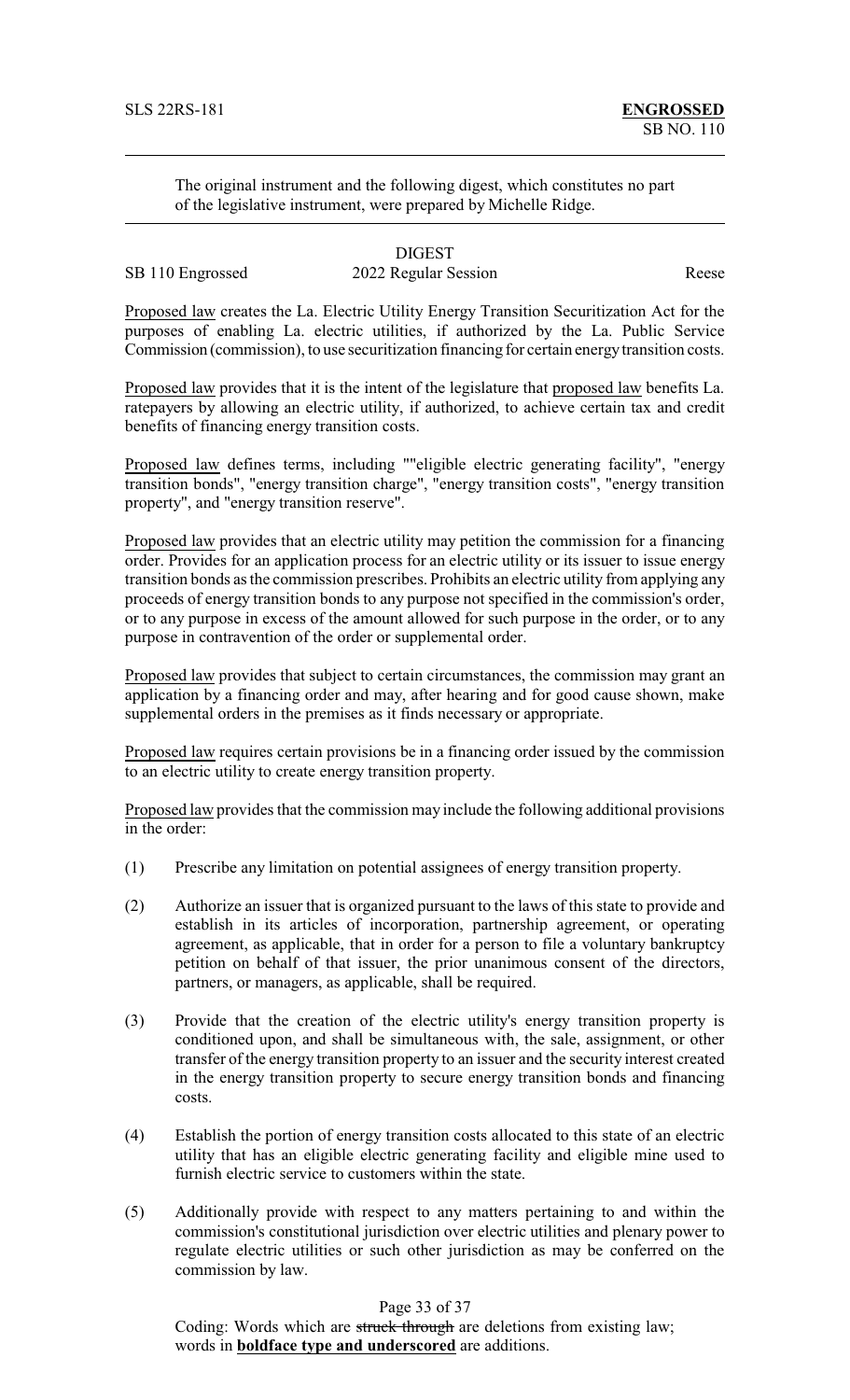Proposed law provides that after the order is issued, the electric utility retains discretion regarding whether to sell, assign, or transfer energy transition property or to cause the energy transition bonds to be issued.

Proposed law provides that all financing orders by the commission shall be operative and in full force and effect from the time fixed for them to become effective by the commission.

Proposed law provides that an aggrieved party or intervenor may file in district court, within 15 days of a financing order becoming effective, a petition setting forth the particular cause of objection to the order. Provides that if there is a timely application for rehearing made at the commission, the 15-day period for appeal shall not begin until the effective date of the commission order disposing of the rehearing. Provides that the district court may affirm the commission's order or set it aside. Provides for a direct appeal process to the La. Supreme Court from the district court.

Proposed law provides that all energy transition property that is listed in a financing order shall constitute an existing, present contract right constituting an individualized, separate incorporeal movable susceptible of ownership, sale, assignment, transfer, and security interest. Provides the property will exist whether or not the revenues or proceeds arising from the property have been billed, have accrued, or have been collected notwithstanding the fact that the value or amount of the property is or may be dependent on the future provision of service to customers by the electric utility and the future consumption by customers of electricity. The energy transition property created by a financing order shall be a vested contract right, and the financing order shall create a contractual obligation of irrevocability by the commission in favor of the electric utility and its assignees and financing parties.

Proposed law provides that energy transition property listed in a financing order shall continue to exist until the energy transition bonds are paid in full and all financing costs of the bonds have been recovered in full.

Proposed law provides that all or any portion of energy transition property listed in the financing order issued to an electric utility may be sold, assigned, or transferred to an assignee or be encumbered by a security interest to secure energy transition bonds issued pursuant to the order and other financing costs. Provides that each sale, assignment, transfer, or security interest granted by an electric utility or assignee shall be considered to be a transaction in the ordinary course of business.

Proposed law provides that the description of energy transition property sold, assigned, or transferred to an assignee in any sale agreement, purchase agreement, or other transfer agreement, encumbered to a secured party in any security agreement, or indicated in any financing statement shall be sufficient only if the description or indiction refers to the specific financing order that created the energy transition property and states that such agreement or financing statement covers all or part of the property described in the financing order.

Proposed law provides that energy transition property is an individualized, separate incorporeal movable susceptible of ownership, sale, assignment, transfer, and security interest encumbrance.

Proposed law provides that if the electric utility defaults on any required payment of charges arising from the energy transition property listed in the financing order, the district court of the domicile of the commission, upon application of an interested party, and without limiting any other remedies available to the applying party, shall order the sequestration and payment of the revenues arising from the energy transition property to the financing parties or their representatives. Provides the order shall remain in full force and effective, notwithstanding any reorganization, bankruptcy, or other insolvency proceedings with respect to the electric utility or its successors or the assignees.

### Page 34 of 37

Coding: Words which are struck through are deletions from existing law; words in **boldface type and underscored** are additions.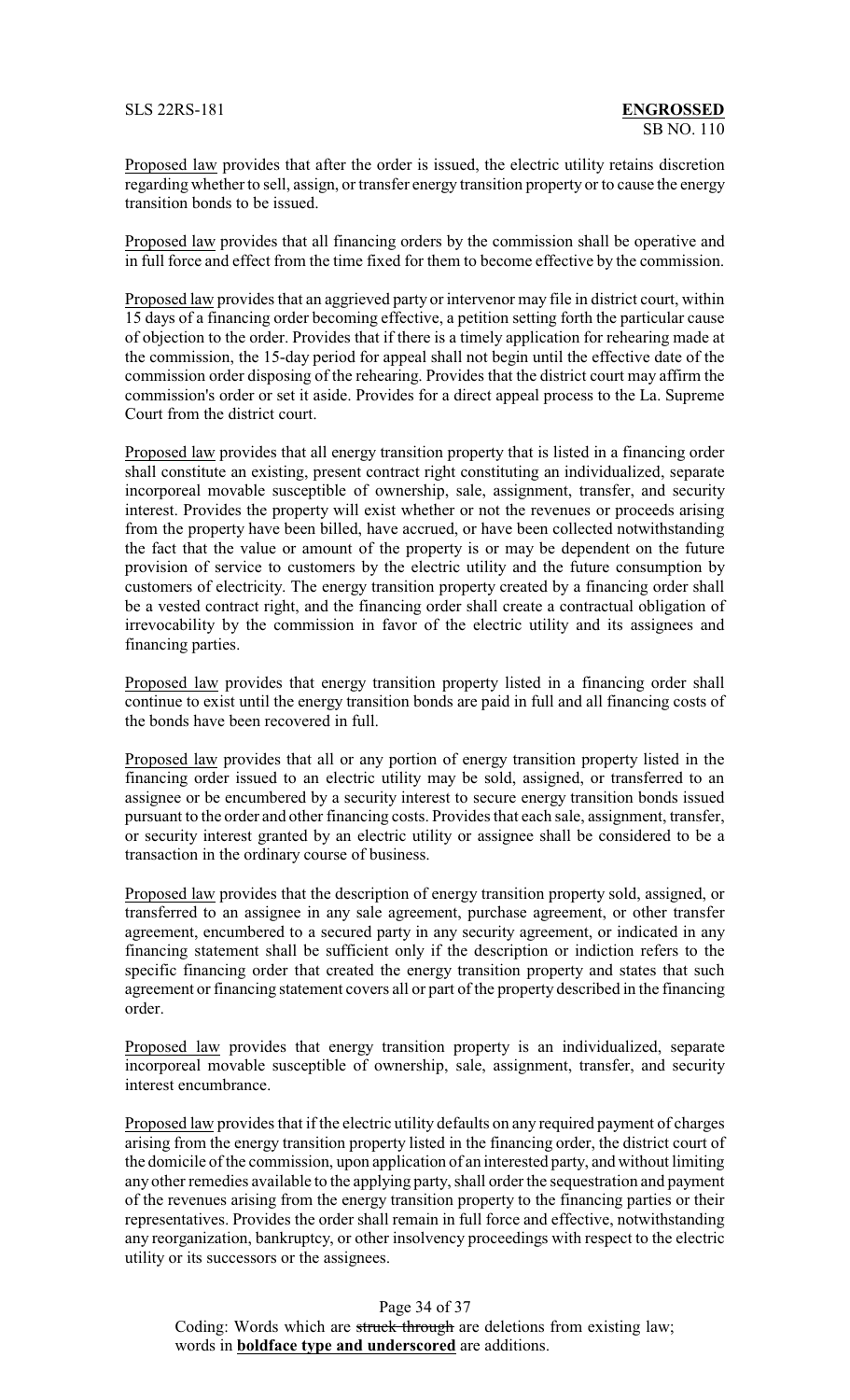Proposed law provides to the extent provided in a financing order, the following:

- (1) The interest of an assignee or secured party in energy transition property listed in a financing order shall not be subject to setoff, counterclaim, surcharge, or defense by the electric utility or by any customer of the electric utility or other person, or in connection with the reorganization, bankruptcy, or other insolvency of the electric utility or any other person.
- (2) Any successors to an electric utility shall perform and satisfy all obligations of, and have the same rights under a financing order as, the electric utility under the order in the same manner and to the same extent as the electric utility, including collecting and paying to the persons entitled to receive them, the revenues, collections, payments, or proceeds of the energy transition property.

Proposed law provides relative to the sale, assignment, or other transfer of energy transition property.

Proposed law provides that the Uniform Commercial Code-Secured Transactions shall not apply to energy transition property or any right, title, or interest of a utility or assignee, whether before or after the issuance of the financing order, except as otherwise provided in proposed law. Provides such right, title, or interest pertaining to a financing order shall not be treated as proceeds of any right or interest other than of the financing order and the energy transition property arising from the financing order. Provides that all revenues and collections resulting from energy transition property shall constitute proceeds only of the energy transition property arising from the financing order.

Proposed law, with respect to filings of financing statements or control of deposit accounts or investment property as original collateral, governs the creation, attachment, granting, perfection, and priority of security interests in energy transition property to secure energy transition bonds and financing costs. Provides that energy transition property shall not be susceptible of pledge under the provisions of the Civil Code.

Proposed law provides that a security interest in energy transition property shall be valid and enforceable against the electric utility and its successors, any assignee, and any third party and attaches to energy transition property only after certain conditions are met.

Proposed law provides that a security interest in energy transition property shall be perfected only if it has attached and a financing statement indicating the energy transition property collateral covered has been filed. Provides that a financing statement shall be filed to perfect all security interests and liens in energy transition property. Provides that a security interest in energy transition property shall be perfected when it has attached and when the applicable financing statement has been filed.

Proposed law provides that the interest of a secured party shall not be perfected unless a financing statement is filed, and after perfection, the secured party's interest continues in the energy transition property and all proceeds of such energy transition property, whether or not billed, accrued, or collected, and whether or not deposited into a deposit account and however evidenced. Provides that a security interest in proceeds of energy transition property shall be a perfected security interest if the security interest in the energy transition property was perfected in accordance with proposed law.

Proposed law provides that financing statements shall be filed, indexed, maintained, amended, assigned, continued, and terminated in the same manner and in the same system of records maintained for the filing of financing statements pursuant to the Uniform Commercial Code-Secured Transactions. Provides that the filing of the financing statement shall be the onlymethod of perfecting a lien or security interest on energy transition property and the statement shall be filed as if the debtor named were located in the state.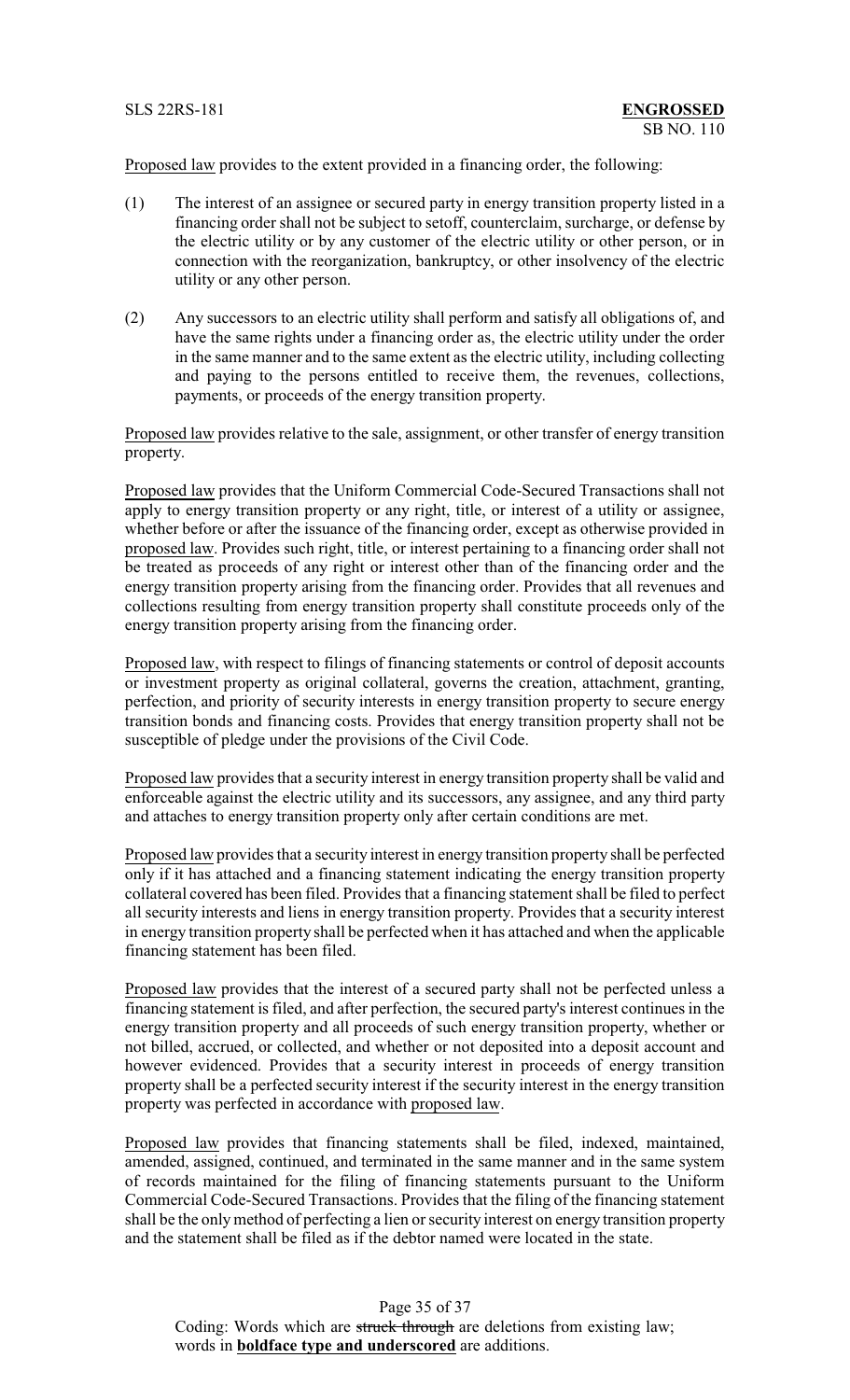Proposed law provides for the priority of conflicting security interests of secured parties in the same interest or rights in any energy transition property as follows:

- (1) Conflicting perfected security interests of secured parties rank according to priority in time of perfection.
- (2) A perfected security interest of a secured party shall have priority over a conflicting unperfected security interest of a secured party.
- (3) A perfected security interest of a secured party shall have priority over a person who becomes a lien creditor after the perfection of such secured party's security interest.

Proposed law provides that a perfected security interest in energy transition property and all proceeds of such property shall have priority over a conflicting lien or privilege of any nature in the same collateral property, except a security interest shall be subordinate to the rights of a person that becomes a lien creditor before the perfection of such interest.

Proposed law provides that the relative priority of a perfected security interest of a secured party shall not be adversely affected by any security interest, lien, or privilege in a deposit account of the electric utility that is a collector and into which the revenues are deposited.

Proposed law provides that the priority of a security interest shall not be defeated or impaired by any later modification of the financing order or energy transition property or by the commingling of funds arising from energy transition property with other funds. Any other security interest that may apply to those funds shall be terminated as to all funds transferred to a segregated account for the benefit of an assignee or financing party or to an assignee or financing party directly.

Proposed law provides that the Uniform Commercial Code-Secured Transactions, including choice of law rules, shall govern the perfection by control, the effect of perfection by control, and the priority of a security interest granted by the issuer of and securing energy transition bonds held by a secured party having control of a segregated deposit account or securities account as original collateral into which revenues, collections, or proceeds are deposited or credited.

Proposed law provides for the foreclosure on or enforcement of security interest in any energy transition property if a default occurs.

A security interest created in accordance with proposed law may provide for a security interest in after-acquired collateral. Proposed law provides that a security interest granted shall not be invalid or fraudulent against creditors solely because the grantor or the electric utility as collector or servicer has the right or ability to commingle the collateral or proceeds, or collect, compromise, enforce, and otherwise deal with collateral.

Proposed law provides that any action arising to enforce a security interest in energy transition property shall be brought in the district court of the domicile of the commission. The suits shall be governed by the Code of Civil Procedure and other laws applicable to executory proceedings.

Proposed law provides relative to conflict of laws and provides that proposed law governs the validity, enforceability, attachment, creation, perfection, the effect of perfection or nonperfection, priority, exercise of remedies, and venue with respect to the sale, assignment, or transfer of an interest or right or the creation of a security interest in any energy transition property.

Proposed law provides that if there a conflict between proposed law and any other law, proposed law governs.

Page 36 of 37 Coding: Words which are struck through are deletions from existing law; words in **boldface type and underscored** are additions.